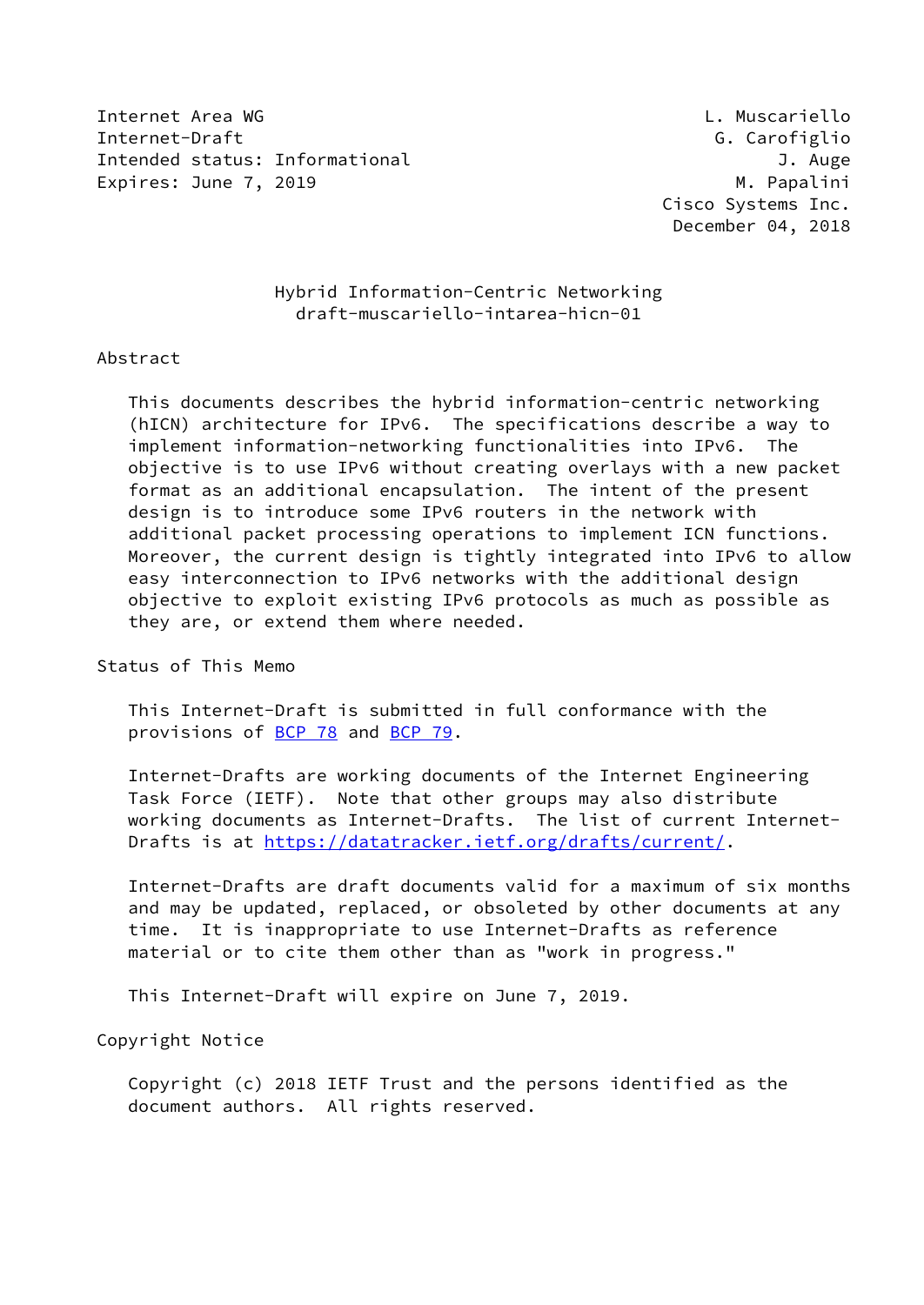## <span id="page-1-1"></span>Internet-Draft hICN December 2018

This document is subject to [BCP 78](https://datatracker.ietf.org/doc/pdf/bcp78) and the IETF Trust's Legal Provisions Relating to IETF Documents [\(https://trustee.ietf.org/license-info](https://trustee.ietf.org/license-info)) in effect on the date of publication of this document. Please review these documents carefully, as they describe your rights and restrictions with respect to this document. Code Components extracted from this document must include Simplified BSD License text as described in Section 4.e of the Trust Legal Provisions and are provided without warranty as described in the Simplified BSD License.

### Table of Contents

|                                                                                                                                                                                                                                                                                                                                                                                                                                                                |  |  |  | $\overline{2}$  |
|----------------------------------------------------------------------------------------------------------------------------------------------------------------------------------------------------------------------------------------------------------------------------------------------------------------------------------------------------------------------------------------------------------------------------------------------------------------|--|--|--|-----------------|
| 2.                                                                                                                                                                                                                                                                                                                                                                                                                                                             |  |  |  | $\overline{3}$  |
| End-points $\ldots \ldots \ldots \ldots \ldots \ldots \ldots \ldots$<br>2.1.                                                                                                                                                                                                                                                                                                                                                                                   |  |  |  | 6               |
| 2.2.                                                                                                                                                                                                                                                                                                                                                                                                                                                           |  |  |  | $\mathbf{I}$    |
|                                                                                                                                                                                                                                                                                                                                                                                                                                                                |  |  |  | $\overline{1}$  |
|                                                                                                                                                                                                                                                                                                                                                                                                                                                                |  |  |  | 8               |
|                                                                                                                                                                                                                                                                                                                                                                                                                                                                |  |  |  | 8               |
|                                                                                                                                                                                                                                                                                                                                                                                                                                                                |  |  |  | $\underline{8}$ |
|                                                                                                                                                                                                                                                                                                                                                                                                                                                                |  |  |  |                 |
|                                                                                                                                                                                                                                                                                                                                                                                                                                                                |  |  |  | 12              |
|                                                                                                                                                                                                                                                                                                                                                                                                                                                                |  |  |  | 12              |
|                                                                                                                                                                                                                                                                                                                                                                                                                                                                |  |  |  | 12              |
|                                                                                                                                                                                                                                                                                                                                                                                                                                                                |  |  |  | 14              |
| Security $\ldots \ldots \ldots \ldots \ldots \ldots \ldots \ldots \ldots$<br>3.                                                                                                                                                                                                                                                                                                                                                                                |  |  |  | 15              |
| The End-host model and End-to-End considerations<br>$\overline{4}$ .                                                                                                                                                                                                                                                                                                                                                                                           |  |  |  | 18              |
| 5.                                                                                                                                                                                                                                                                                                                                                                                                                                                             |  |  |  | 19              |
| 6.                                                                                                                                                                                                                                                                                                                                                                                                                                                             |  |  |  | 19              |
| 7.                                                                                                                                                                                                                                                                                                                                                                                                                                                             |  |  |  | 19              |
| Normative References<br>7.1.                                                                                                                                                                                                                                                                                                                                                                                                                                   |  |  |  | 19              |
| Informative References<br>7.2.                                                                                                                                                                                                                                                                                                                                                                                                                                 |  |  |  | 20              |
| Authors' Addresses<br>$\mathbf{a}^{(i)} \cdot \mathbf{a}^{(i)} \cdot \mathbf{a}^{(i)} \cdot \mathbf{a}^{(i)} \cdot \mathbf{a}^{(i)} \cdot \mathbf{a}^{(i)} \cdot \mathbf{a}^{(i)} \cdot \mathbf{a}^{(i)} \cdot \mathbf{a}^{(i)} \cdot \mathbf{a}^{(i)} \cdot \mathbf{a}^{(i)} \cdot \mathbf{a}^{(i)} \cdot \mathbf{a}^{(i)} \cdot \mathbf{a}^{(i)} \cdot \mathbf{a}^{(i)} \cdot \mathbf{a}^{(i)} \cdot \mathbf{a}^{(i)} \cdot \mathbf{a}^{(i)} \cdot \mathbf{$ |  |  |  | 22              |

### <span id="page-1-0"></span>[1](#page-1-0). Introduction

 The objective of this document is to describe hybrid ICN, a network protocol that integrates ICN in IPv6, at a minimum cost in terms of required modifications in end-points and routers and in a way to guarantee transparent interconnection with IP without using overlays.

 The ICN reference design used in this document is CCNx as described in [[I-D.irtf-icnrg-ccnxsemantics\]](#page-22-1) and [[I-D.irtf-icnrg-ccnxmessages](#page-22-2)].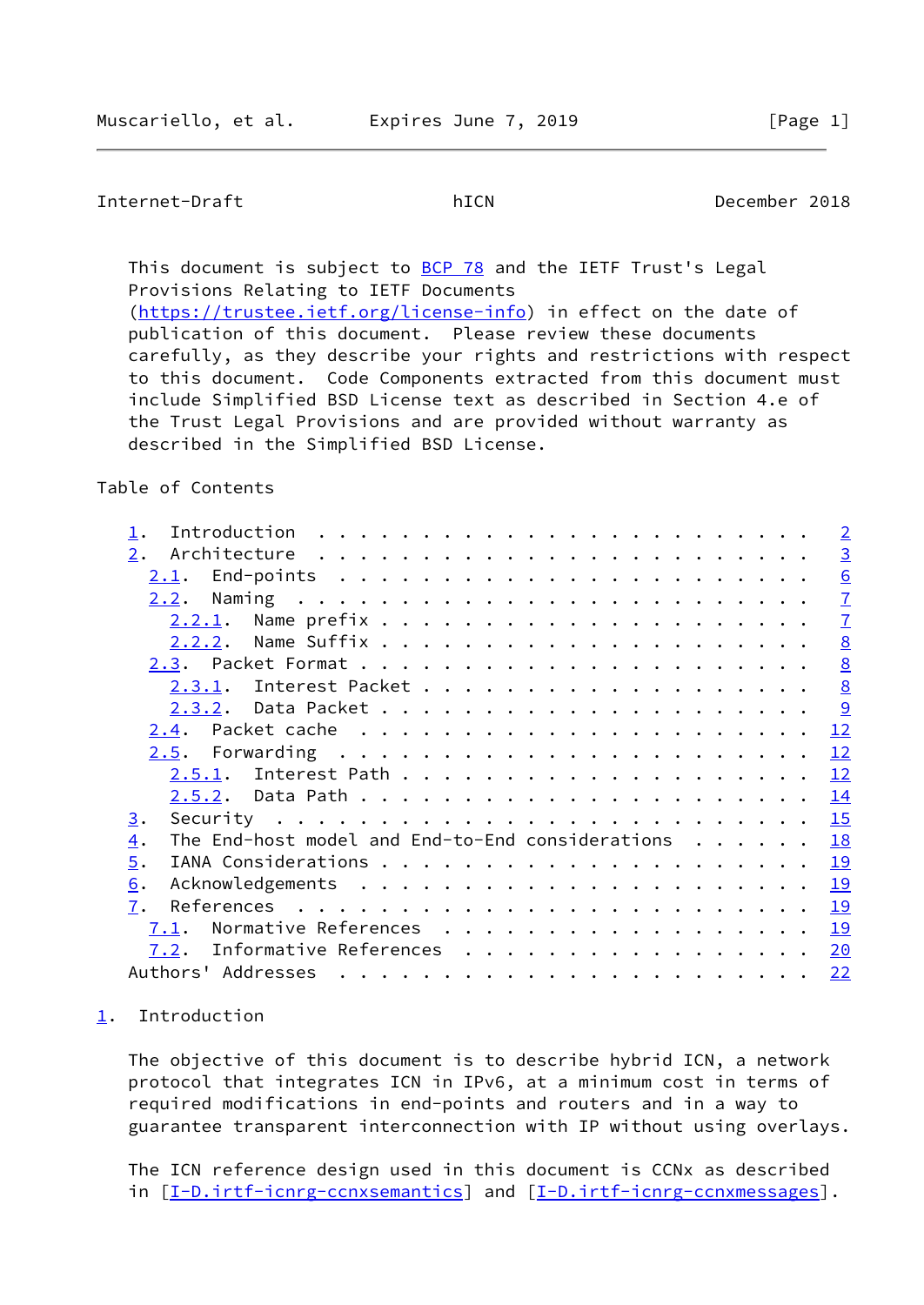IPv6 is used as described in [\[RFC8200](https://datatracker.ietf.org/doc/pdf/rfc8200)].

 There are some basic design principles behind the hICN architecture that are implemented by the design reported below that can be summarized as follows:

| Muscariello, et al. | Expires June 7, 2019 | [Page 2] |  |
|---------------------|----------------------|----------|--|
|                     |                      |          |  |

<span id="page-2-1"></span>Internet-Draft hICN December 2018

- o (i) the network can transport many different kinds of applications as IPv6, i.e. hICN can serve content-distribution or real-time applications, to cite examples with very different requirements. hICN is not a content-distribution network;
- o (ii) it provides connection-less and location independent communications by identifying data with unique global names, instead of naming network interfaces (locator) or end-hosts (end host identifiers) as in LISP [\[RFC6830](https://datatracker.ietf.org/doc/pdf/rfc6830)].
- o (iii) data is retrieved by an end-point by issuing requests and a node accepts a data packet from an ingress interface if and only if at least one matching request packet is stored in the local cache of the node, otherwise the data packet is dropped;
- o (iv) basic security services are provided by the architecture: authenticity of the data producer and data integrity. A cryptographic signature over a security envelop is computed by the producer (using its own private key) and must be verified by the consumer (using the producer's public key). The security envelop can be as small as a single data packet or cover groups of packets using the technique of the transport manifest [\[MAN](#page-23-1)].
- <span id="page-2-0"></span>[2](#page-2-0). Architecture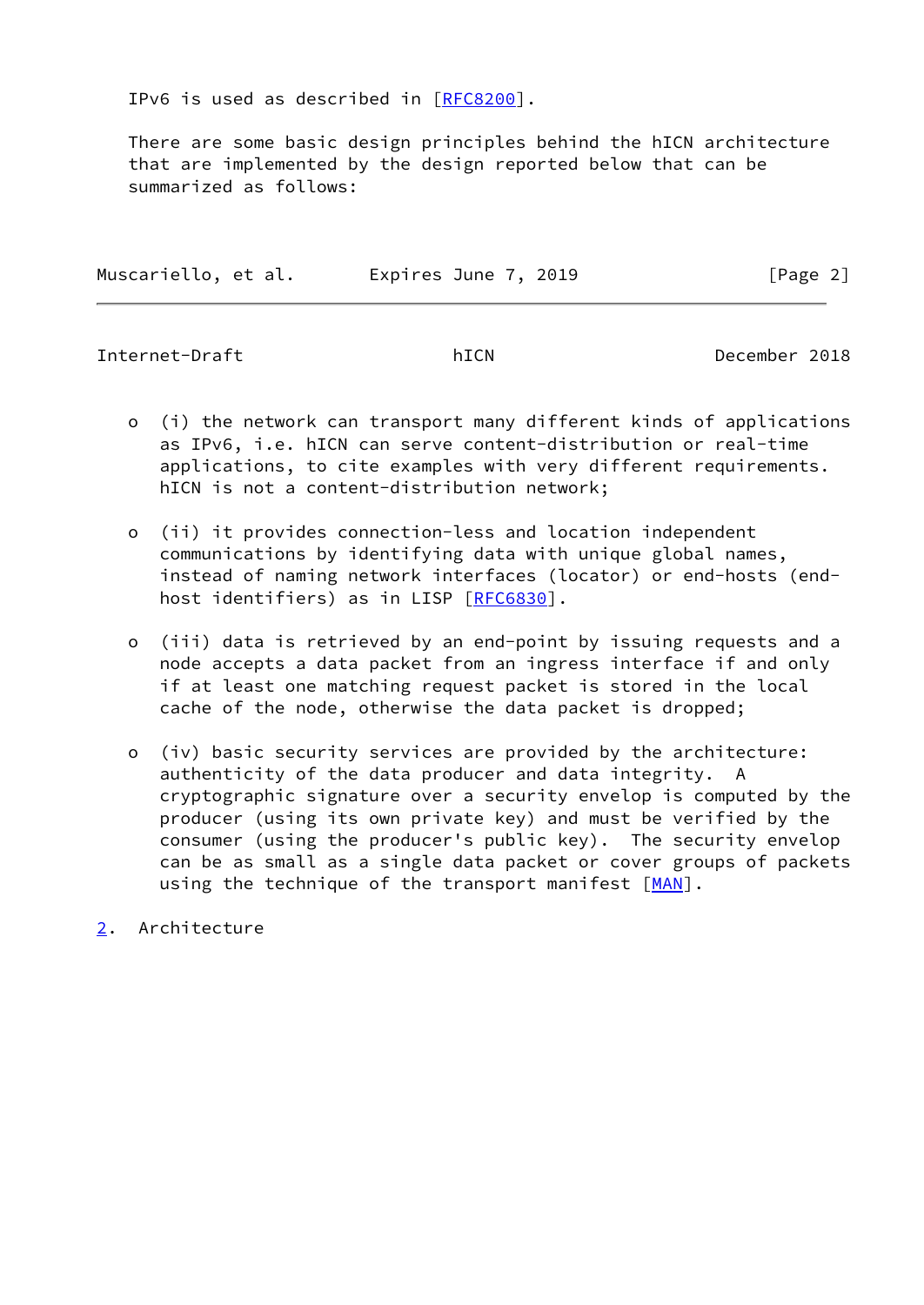Muscariello, et al. Expires June 7, 2019

 $[Page 3]$ 

Internet-Draft

hICN

December 2018

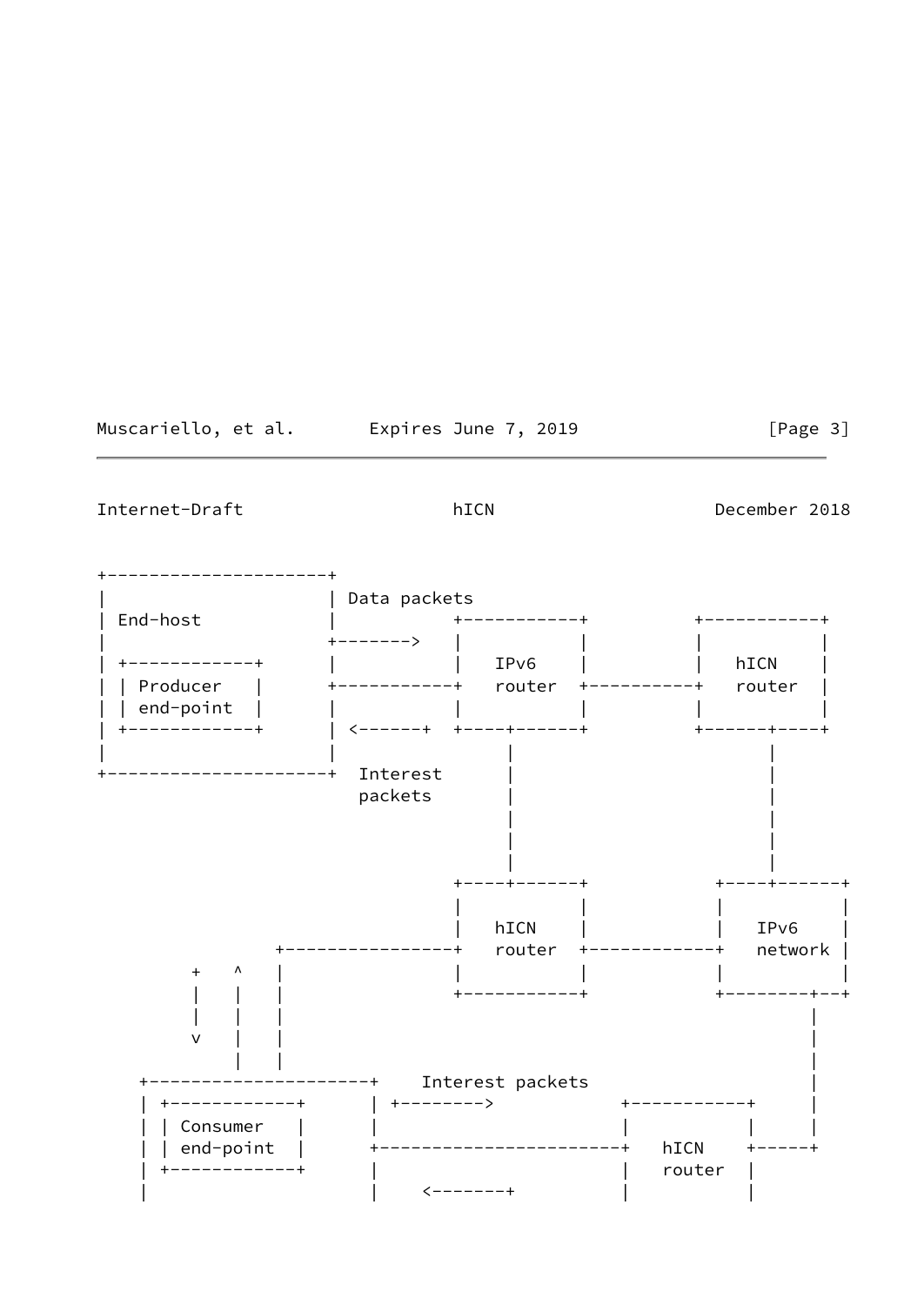| End-host | +-----------+ +---------------------+

Data packets

Figure 1: General overview of an hICN end-to-end communication.

 The communication model described in this document covers the transport and the network layer.

 The network layer includes the forwarding plane only and does not consider the routing plane. hICN network layer is about using the IPv6 FIB to determine a next hop router to forward requests or using a local packet cache to determine if an incoming request can be satisfied locally. The hICN forwarding plane takes care of forwarding replies by using information stored in cached requests. The packet pipeline of an hICN node always includes a lookup in a packet cache for both requests and replies. The packet cache is a mandatory component that is added to the usual IPv6 packet processing pipeline. Requests and replies carry an immutable data name end-to-

Muscariello, et al. Expires June 7, 2019 [Page 4]

Internet-Draft hICN December 2018

 end, in packet header fields as described in the following sections. Moreover, requests and replies carry locators as mutable packet header fields. A locator, i.e. an interface identifier, is changed every time a packet is sent to another hICN node. A detailed description of how locators are modified along the path between end points is reported in the following sections.

 It is assumed that existing routing protocols, working for IPv6, should be reused as much as possible as they are. Improvements to existing routing protocols are out of scope and might be developed in other documents to better exploit features made available by the hICN forwarding plane. For instance, hICN forwarding plane can take advantage of the ability of a routing protocol to provide multiple routes for a given destination or more generally compute routes for destinations that are multi-instantiated  $[MIR]$  $[MIR]$ . This topic is important but out of scope for this document.

 The hICN network architecture can run on top of any link-layer that supports IPv6. hICN data names are globally routable names which are visible to the transport layer end-points. Conversely, the transport layer has no visibility of addresses of network interfaces. The network layer forwards two kind of protocol data units: the request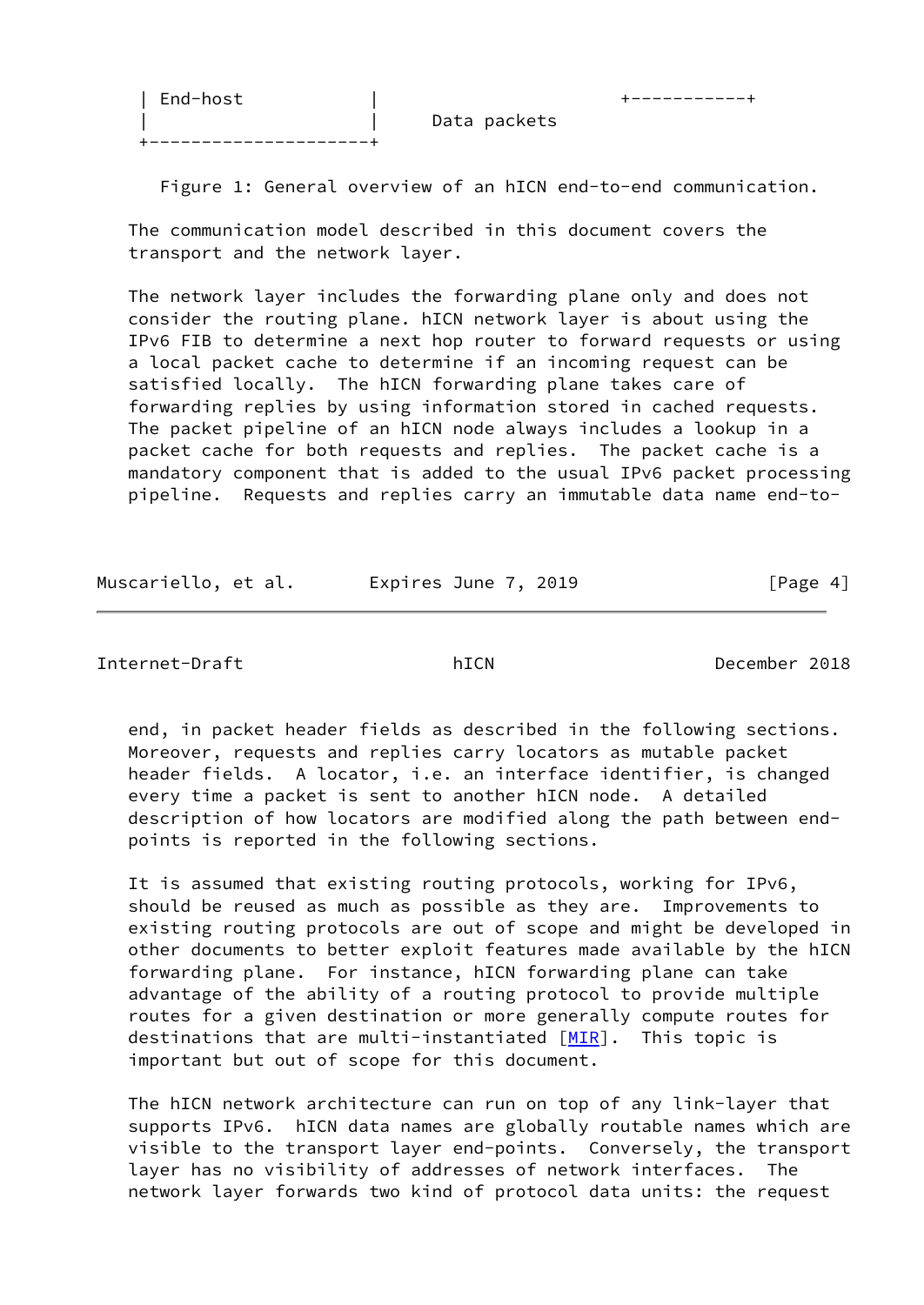and the reply, called interest and data packets.

 The hICN network layer offers a communication service to the transport layer in the end-points by means of a local unidirectional channel that we call local or application face. This channel is used by the transport layer to send requests and receive replies or to send replies upon receptions of requests.

 A transport end-point is always bound to a unidirectional channel that is used to either send data or receive data. The former end point is called data producer while the latter data consumer. The producer end-point produces data under a location independent name, which is an IPv6 prefix. A consumer end-point fetches data by using the non ambiguous name as provided by the producer. The producer end-point is responsible for managing the usage of the prefix in terms of provisioning, association to applications and its revocation.

 The transport end-point offers two kinds of services to applications: a producer and a consumer service. The service is instantiated in the application by opening communication sockets with an API to perform basic transport service operations: allocation, initialization, configuration, data transmission and reception.

 The producer and consumer sockets can implement different types of services such as stream or datagram, reliable or unreliable. In all

| Muscariello, et al. | Expires June 7, 2019 | [Page 5] |
|---------------------|----------------------|----------|
|---------------------|----------------------|----------|

<span id="page-5-0"></span>Internet-Draft hICN December 2018

 cases all transport services are connection-less, meaning that a producer transport service produces named data in a socket memory that is accessible by any valid request coming from one or multiple consumers. The consumer, on the other hand, retrieve named data using location independent names which are not tied to any interface identifier (also called locator). This transport model allows to implement reliable consumer mobility without any special mobility management protocol. hICN supports communication of multi-homed end hosts without any special treatment in the transport layer. The hICN network layer can also implement robust usage of multi-path forwarding in IPv6 networks as balanced request/reply flows self- stabilize network congestion see [\[CCN](#page-22-3)], [\[NDN](#page-23-3)], [[RAQ](#page-23-4)].

 A data packet is an IPv6 packet with a transport layer header carrying data from an application that produces data. An interest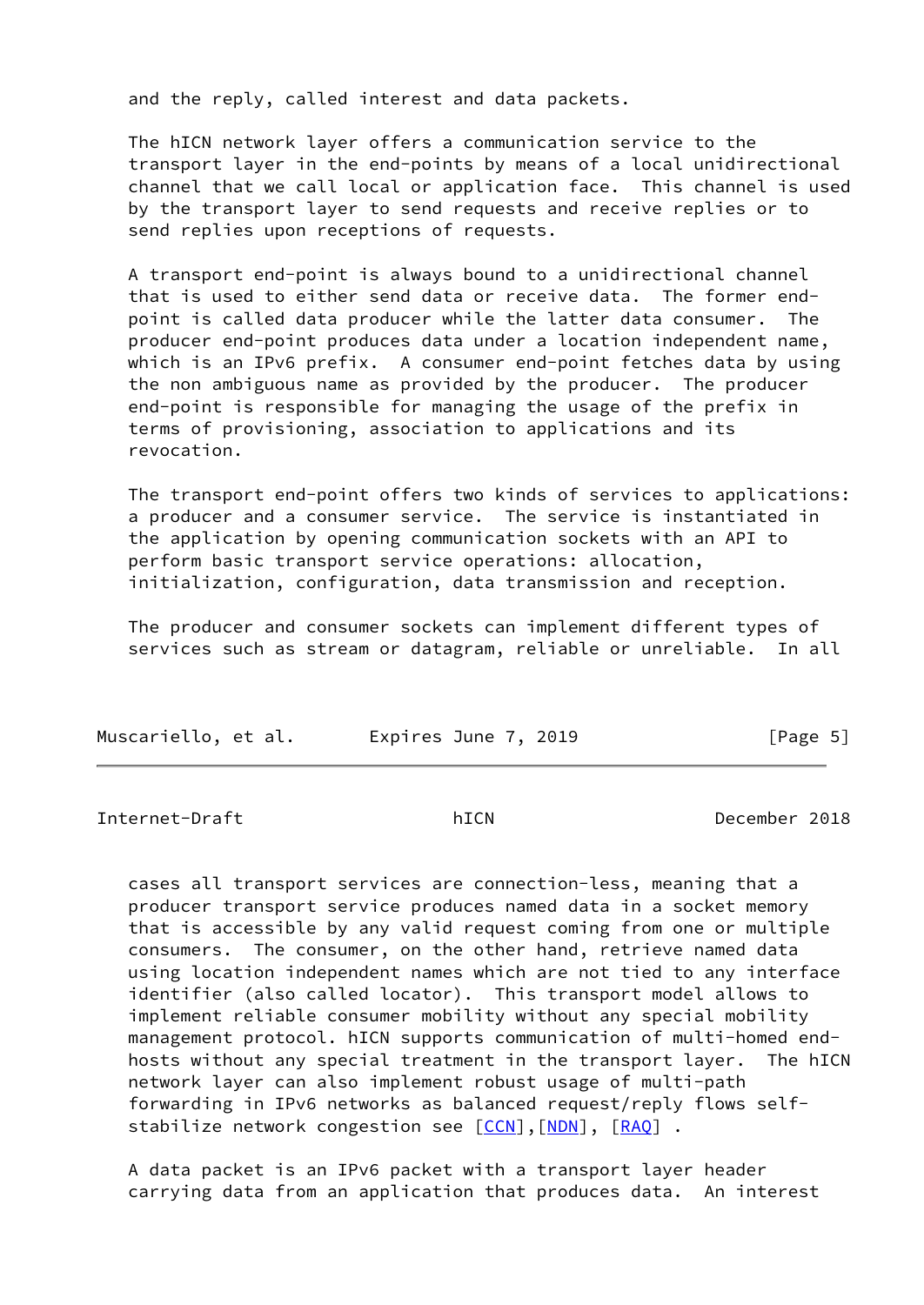packet is an IPv6 packet with a transport layer header and is used to unambiguously fetch a data packet from a producer end point.

### <span id="page-6-0"></span>[2.1](#page-6-0). End-points

 In hICN we introduce two new kinds of endpoints: the producer and the consumer. We identify two kind of communication sockets each with a specific API: the producer and consumer sockets. These socket types are designed to exchange data in a multi-point to multi-point manner. In (h)ICN we have the same concept that is applied to a network where memories are distributed across the communication path. The first memory in the path is the production buffer of the producer end-point that forges Data Packets and copies them into a shared memory isolated into a namespace. Consumer sockets can retrieve data from such memory by using the (h)ICN network layer. The model just described is an inter-process communication example (IPC) that requires data to cross a communication network by using a transport protocol.

 The way consumers and producers synchronize depends on application requirements and the transport layer exposes a variety of services: stream/datagram, reliable/unreliable, with or without latency budgets etc. Independently of the specific requirements of the applications, producer sockets always perform data segmentation from the upper layer into Data Packets, as well as compute digital signatures on the packet security envelop. This envelop can also be computed across a group of packets, by including a cryptographic hash of each packet into the transport manifest, and eventually signing only such manifest.

 The consumer socket, on the other end, always performs reassembly of Data Packets, hash integrity verification and signature verification. This is common to all architectures in (h)ICN. The usual assumption

| Muscariello, et al.<br>Expires June 7, 2019 | [Page 6] |
|---------------------------------------------|----------|
|---------------------------------------------|----------|

<span id="page-6-1"></span>Internet-Draft hICN December 2018

 is that the producer socket uses an authentic-able identity while using namespaces that it has been assigned. The end-point must be able to manage the mapping of her identity and the allocated namespace by issuing digital certificates about the mapping. The consumer end-point must retrieve the associated certificate to perform the basic operations. It is out of scope for this document how to design and implement a scalable system to perform such certificate operations.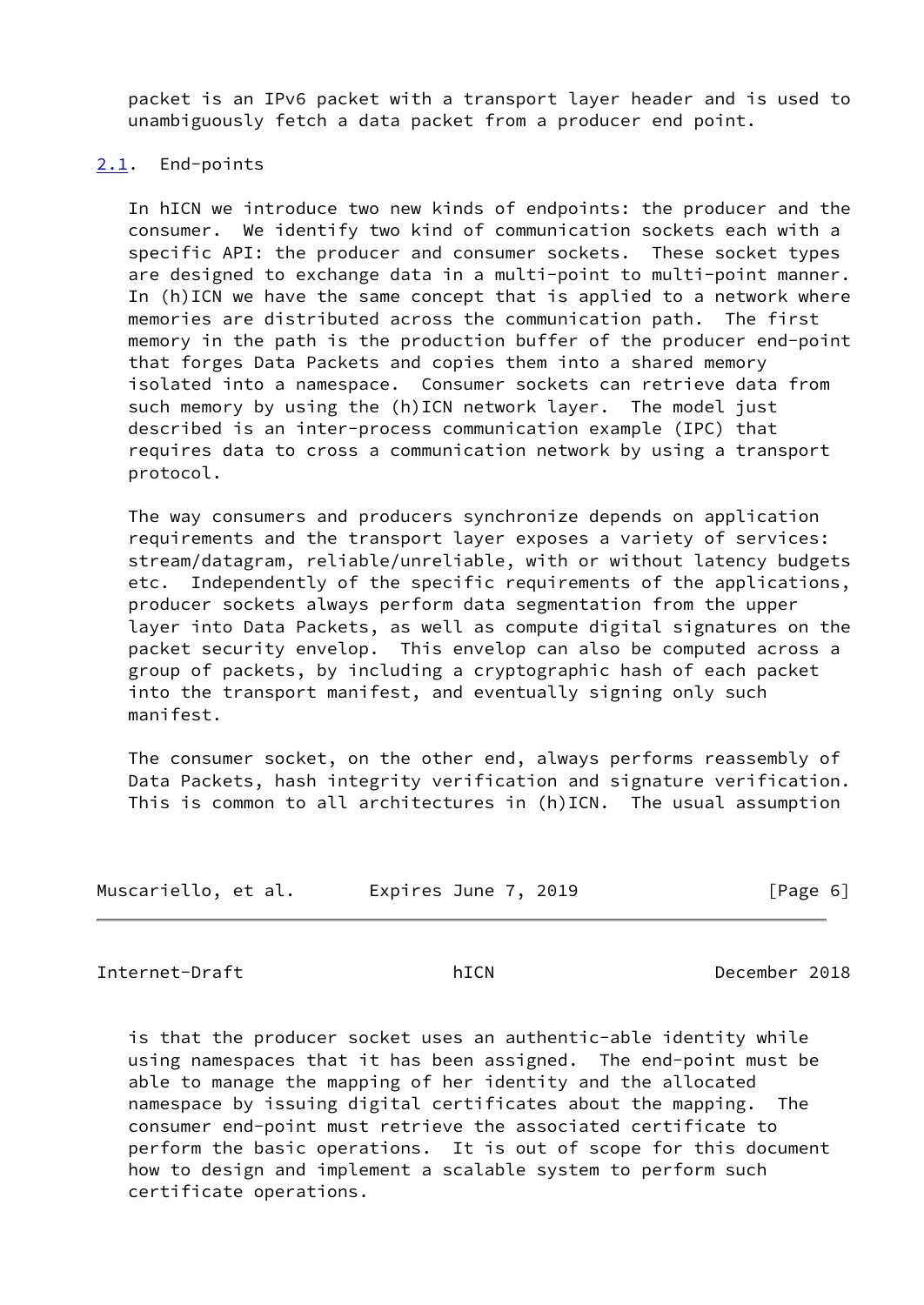A detailed description of transport end-points is out of scope for this document. A detailed description of transport end-points is out of scope for this document but more details can be found in [\[TRA](#page-23-5)].

### <span id="page-7-0"></span>[2.2](#page-7-0). Naming

 In hICN, two name components are defined: the name prefix and the name suffix. The name prefix is used to identify an application object, a service or in general an application level source of data in the network. This is incarnated by a listening socket that binds to the name prefix. The name suffix is used to index segmented data within the scope of the name prefix used by the application.

For instance an RTP [\[RFC3550](https://datatracker.ietf.org/doc/pdf/rfc3550)] source with a given SSRC can be mapped into a name prefix. Single RTP sequence numbers can be mapped into name suffixes. For example an HTTP server can listen to a name prefix to serve HTTP requests. An HTTP reply with large payload with require the transport layer to segment the application data unit according to an MTU. Name suffixes are used to index each segment in the socket stream.

 More details about how to use hICN to transport HTTP or RTP will be given in a different document.

<span id="page-7-1"></span>[2.2.1](#page-7-1). Name prefix

The format of an hICN name prefix is the following:

| 64 bits         | 64 bits         |  |
|-----------------|-----------------|--|
| routable prefix | data identifier |  |

Figure 2: hICN IPv6 name prefix.

It is composed of a routable IPv6 /64 prefix as per [\[RFC3587](https://datatracker.ietf.org/doc/pdf/rfc3587)] which SHOULD be globally routable. The data identifier is encoded in 64 bits. An application can use several identifiers if needed.

Muscariello, et al. 
Expires June 7, 2019  $[Page 7]$ 

<span id="page-7-2"></span>Internet-Draft hICN December 2018

From the description given above, the name prefix is a location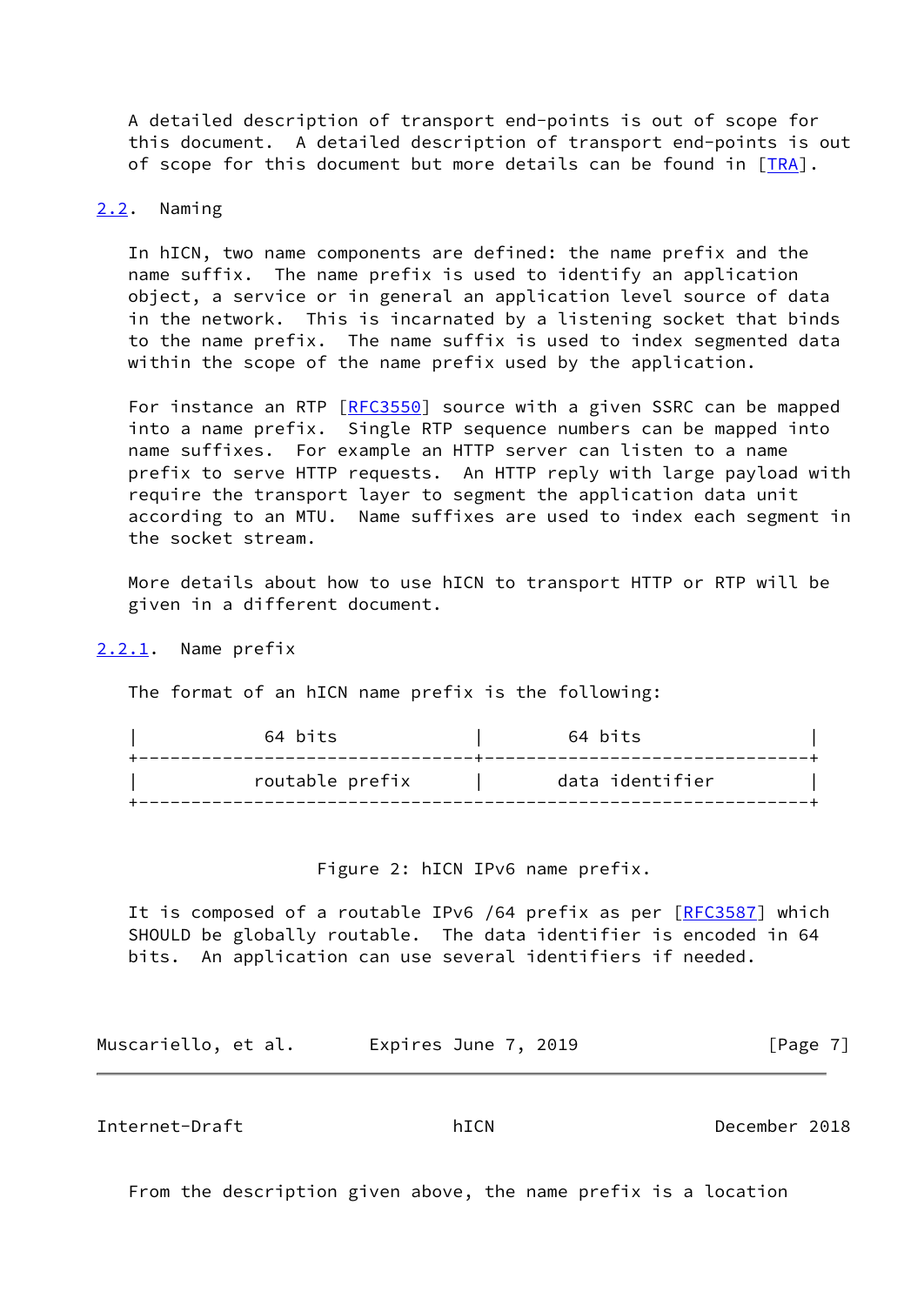independent name encoded in an IPv6 address.

### <span id="page-8-0"></span>[2.2.2](#page-8-0). Name Suffix

 The name suffix is used by the transport layer protocol to index segments. The segment MUST be indexed in the end-points and in the network with the same suffix. This implies that there is one transport segment per IP packet and that IP fragmentation is not allowed. Extension to allow secure fragmentation are possible, such as  $[FRA]$  $[FRA]$  but they are out of scope for this document. It is up to the producer end-point to determine how to perform segmentation depending on the use case. An MTU path discovery protocol for hICN is out of scope of this document and additional work is required to extend existing protocols or design new ones.



Figure 3: hICN name suffix.

### <span id="page-8-1"></span>[2.3](#page-8-1). Packet Format

 Two protocol data units are defined below: the interest (request) and the data (reply).

 They are composed of a network and transport header. The transport header is the same for both packet types while the network header is slightly different.

<span id="page-8-2"></span>[2.3.1](#page-8-2). Interest Packet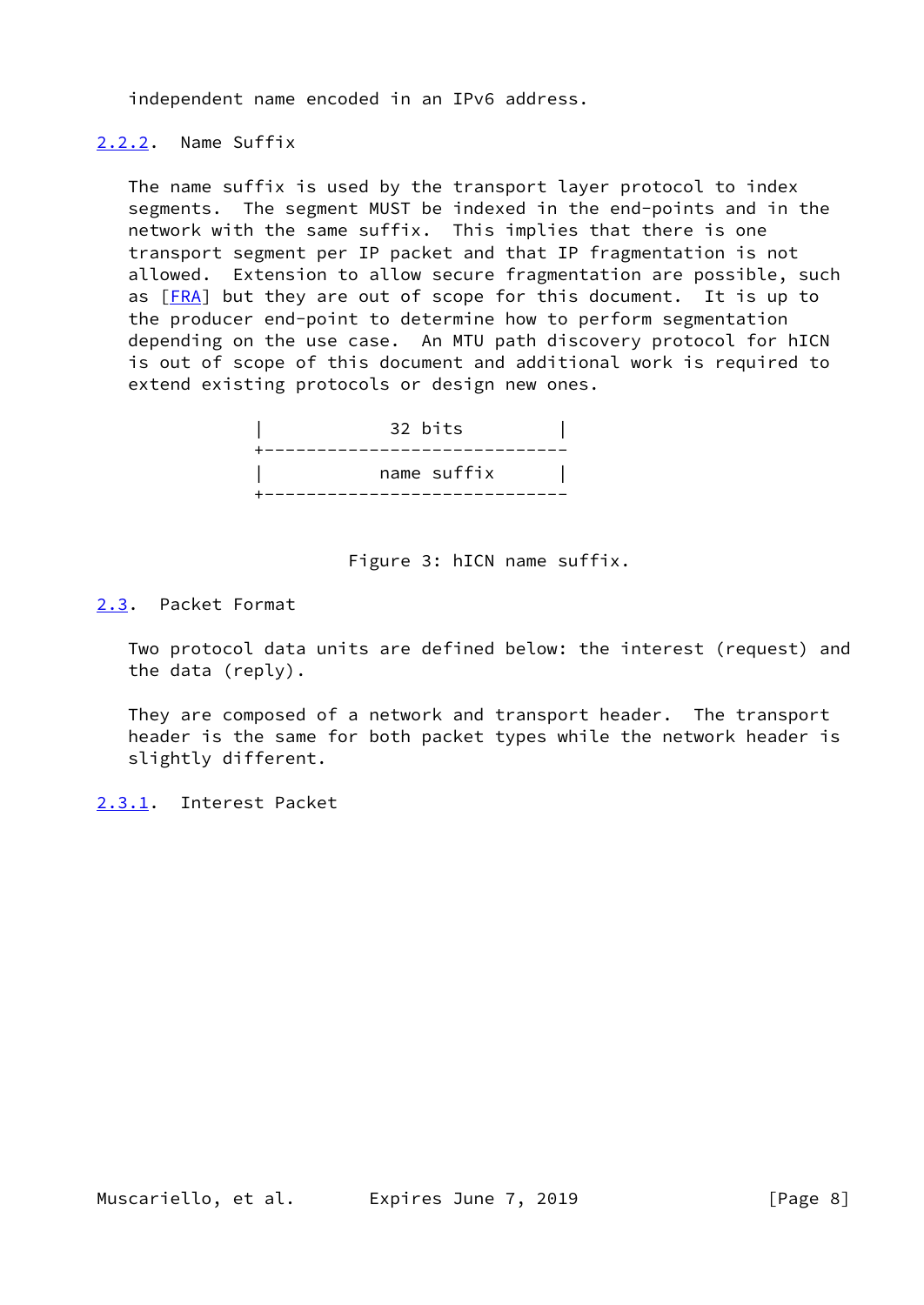<span id="page-9-1"></span>Internet-Draft hICN December 2018

<span id="page-9-0"></span>0 1 2 3 0 1 2 3 4 5 6 7 8 9 0 1 2 3 4 5 6 7 8 9 0 1 2 3 4 5 6 7 8 9 0 1 +-+-+-+-+-+-+-+-+-+-+-+-+-+-+-+-+-+-+-+-+-+-+-+-+-+-+-+-+-+-+-+-+ |Version| Traffic Class | Flow Label +-+-+-+-+-+-+-+-+-+-+-+-+-+-+-+-+-+-+-+-+-+-+-+-+-+-+-+-+-+-+-+-+ Payload Length | Next Header | Hop Limit | +-+-+-+-+-+-+-+-+-+-+-+-+-+-+-+-+-+-+-+-+-+-+-+-+-+-+-+-+-+-+-+-+ | | + + | | + Source Address + | |  $+$  +  $+$  | | +-+-+-+-+-+-+-+-+-+-+-+-+-+-+-+-+-+-+-+-+-+-+-+-+-+-+-+-+-+-+-+-+ | |  $+$  +  $+$  | | + Name Prefix + | |  $+$  +  $+$  | | +-+-+-+-+-+-+-+-+-+-+-+-+-+-+-+-+-+-+-+-+-+-+-+-+-+-+-+-+-+-+-+-+ Interest Packet Header Format Figure 4: IPv6 interest packet L3 header. Source Address: 128-bit address of the originator of the packet (possibly not the end-host but a previous hICN node). Name Prefix: 128-bit name prefix of the intended service. [2.3.2](#page-9-0). Data Packet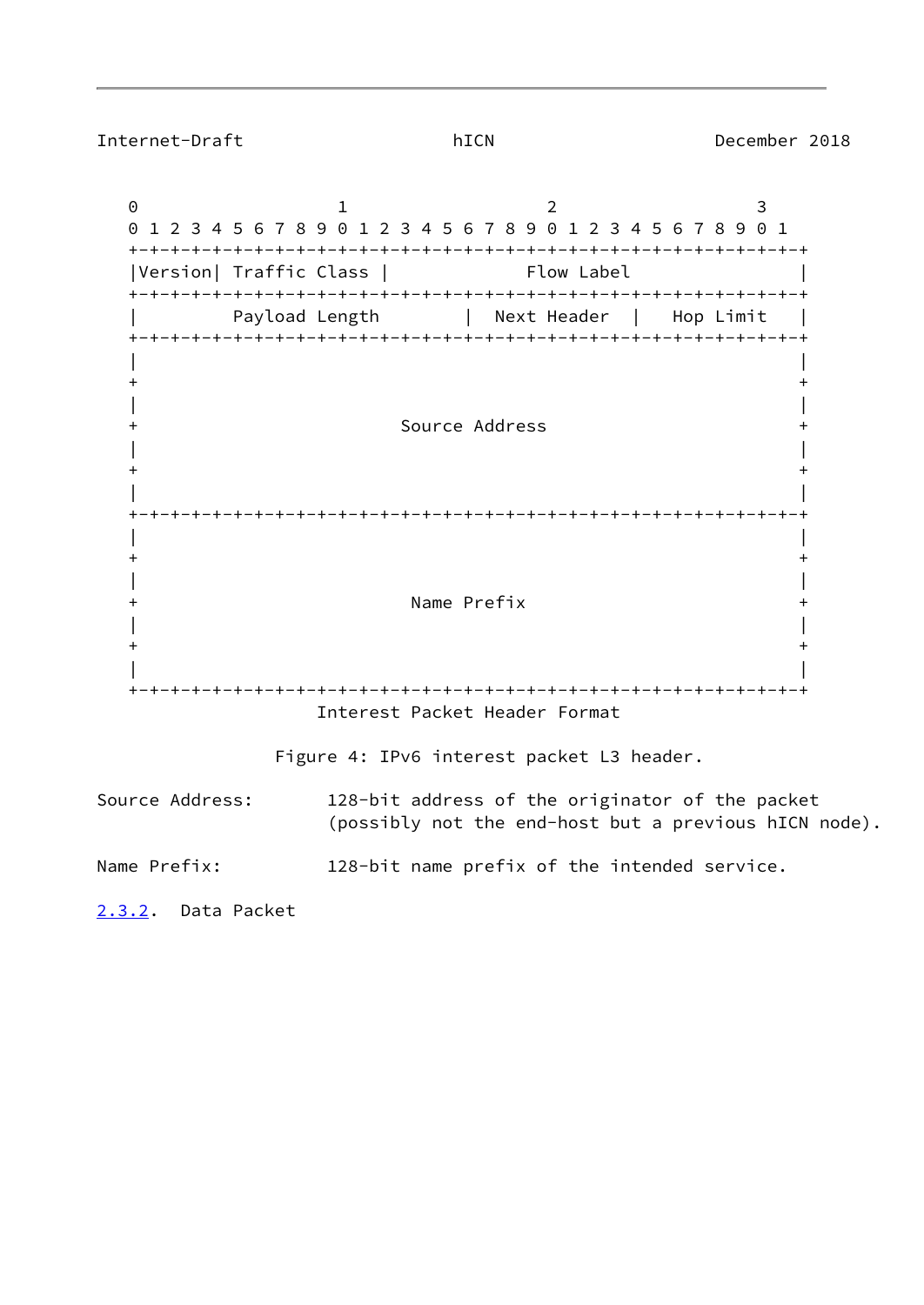Internet-Draft hICN December 2018

0 1 2 3 0 1 2 3 4 5 6 7 8 9 0 1 2 3 4 5 6 7 8 9 0 1 2 3 4 5 6 7 8 9 0 1 +-+-+-+-+-+-+-+-+-+-+-+-+-+-+-+-+-+-+-+-+-+-+-+-+-+-+-+-+-+-+-+-+ |Version| Traffic Class | Flow Label +-+-+-+-+-+-+-+-+-+-+-+-+-+-+-+-+-+-+-+-+-+-+-+-+-+-+-+-+-+-+-+-+ Payload Length | Next Header | Hop Limit | +-+-+-+-+-+-+-+-+-+-+-+-+-+-+-+-+-+-+-+-+-+-+-+-+-+-+-+-+-+-+-+-+ | |  $+$  +  $+$  | | + Name Prefix + | |  $+$  +  $+$  | | +-+-+-+-+-+-+-+-+-+-+-+-+-+-+-+-+-+-+-+-+-+-+-+-+-+-+-+-+-+-+-+-+ | |  $+$  +  $+$  | | + Source Address + | |  $+$  +  $+$  | | +-+-+-+-+-+-+-+-+-+-+-+-+-+-+-+-+-+-+-+-+-+-+-+-+-+-+-+-+-+-+-+-+ Interest Packet Header Format Figure 5: IPv6 data packet L3 header. Name Prefix: 128-bit name prefix of the intended service. Source Address: 128-bit address of the destination of the packet (possibly not the end-host but the next hICN node).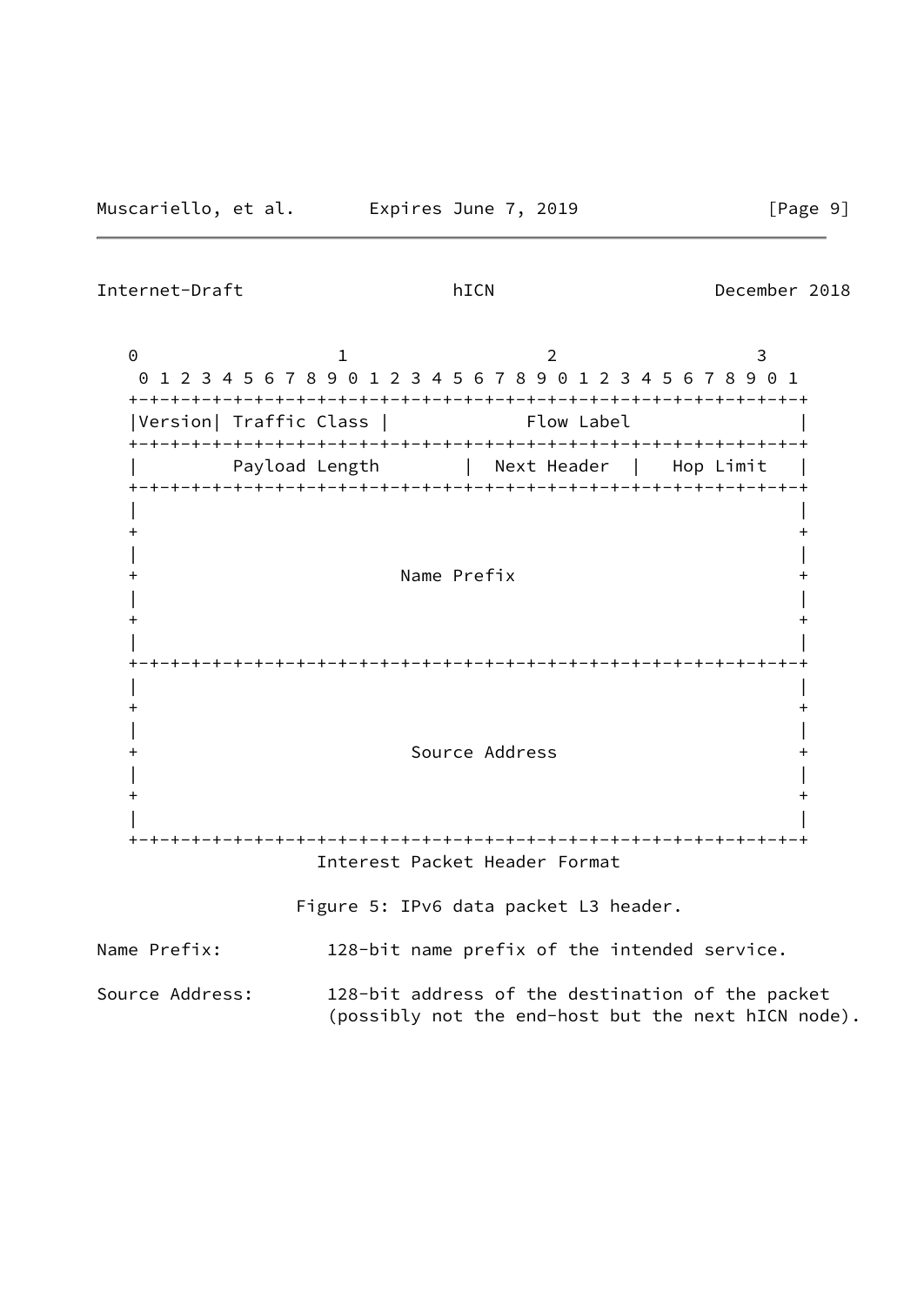Muscariello, et al. **Expires June 7, 2019**[Page 10]

Internet-Draft hICN December 2018

0 1 2 3 0 1 2 3 4 5 6 7 8 9 0 1 2 3 4 5 6 7 8 9 0 1 2 3 4 5 6 7 8 9 0 1 +-+-+-+-+-+-+-+-+-+-+-+-+-+-+-+-+-+-+-+-+-+-+-+-+-+-+-+-+-+-+-+-+ | Source Port | Destination Port | +-+-+-+-+-+-+-+-+-+-+-+-+-+-+-+-+-+-+-+-+-+-+-+-+-+-+-+-+-+-+-+-+ Name Suffix +-+-+-+-+-+-+-+-+-+-+-+-+-+-+-+-+-+-+-+-+-+-+-+-+-+-+-+-+-+-+-+-+ Path Label +-+-+-+-+-+-+-+-+-+-+-+-+-+-+-+-+-+-+-+-+-+-+-+-+-+-+-+-+-+-+-+-+ Data | Time |M|A|S|R|S|F| Loss Detection | Offset| Scale |A|C|I|S|Y|I| and Recovery | | | |N|K|G|T|N|N| | +-+-+-+-+-+-+-+-+-+-+-+-+-+-+-+-+-+-+-+-+-+-+-+-+-+-+-+-+-+-+-+-+ | Checksum | Lifetime | +-+-+-+-+-+-+-+-+-+-+-+-+-+-+-+-+-+-+-+-+-+-+-+-+-+-+-+-+-+-+-+-+

Figure 6: Transport header for data and interest packets.

| Name Suffix: | 32-bit name-suffix of the packet<br>(possibly not the end-host but a previous hICN node).                                                               |
|--------------|---------------------------------------------------------------------------------------------------------------------------------------------------------|
| Path Label:  | 32-bit label used to carry an encoding of the path<br>between the consumer and data responder, be it an<br>intermediate node or the producer end-point. |
| Time Scale:  | 6-bit natural number in the range 1-64 used as a scaling<br>factor for time calculations. If not null it is used<br>to scale lifetime.                  |
| Manifest:    | flag to indicate the packet carries a transport manifest<br>in the payload.                                                                             |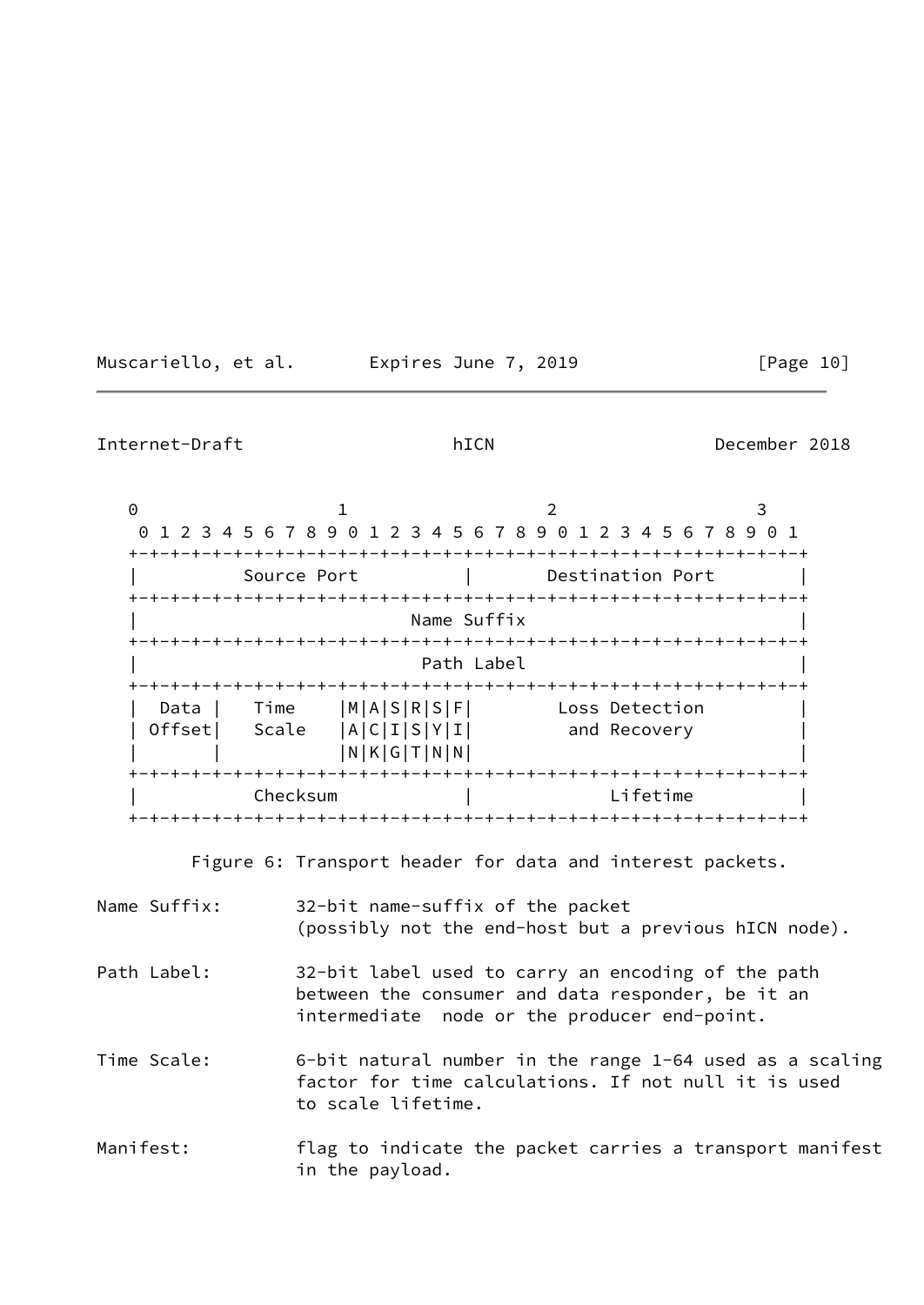- Signature: flag to indicate the packet carries an authentication header with a signature. Interest packet do not carry signatures.
- Loss Detection: 16-bit natural number used to implement data and Recovery sequencing on per adjacency basis to detect an recover losses using the mechanism WLDR described in {{WLD}}.
- Lifetime: 16-bit unsigned integer to carry the packet lifetime in milliseconds.

Checksum: Updated using [RFC 1624](https://datatracker.ietf.org/doc/pdf/rfc1624).

 The following sections describe the components of an hICN node and the packet processing operations.

| Muscariello, et al. | Expires June 7, 2019 | [Page 11] |
|---------------------|----------------------|-----------|
|---------------------|----------------------|-----------|

<span id="page-12-1"></span>Internet-Draft hICN December 2018

### <span id="page-12-0"></span>[2.4](#page-12-0). Packet cache

 The packet cache is a router local memory used to temporarily store requests and reply. The simplest incarnation of the packet cache MUST index packets by full name, i.e. the concatenation of the name prefix and suffix. Insertion and deletion of packets in the cache is described below.

### <span id="page-12-2"></span>[2.5](#page-12-2). Forwarding

 The forwarding path in hICN is composed of two components: the interest and data path. Requests and replies are processed at the hICN node in a different way. Both forwarding paths require a packet cache to be incorporated into the router. The cache is used to temporarily store requests and replies for a relatively short amount of time.

 By caching a request in an hICN node, the reply can be transmitted back to the right nodes as the source address field in the interest contains the interface identifier of the hICN node having transmitted the request. Replies are optionally cached if needed.

 This means that the interest forwarding path is based on lookups in the IP FIB just like any other IP packet, with the additional processing due to a cache lookup to check if the actual reply is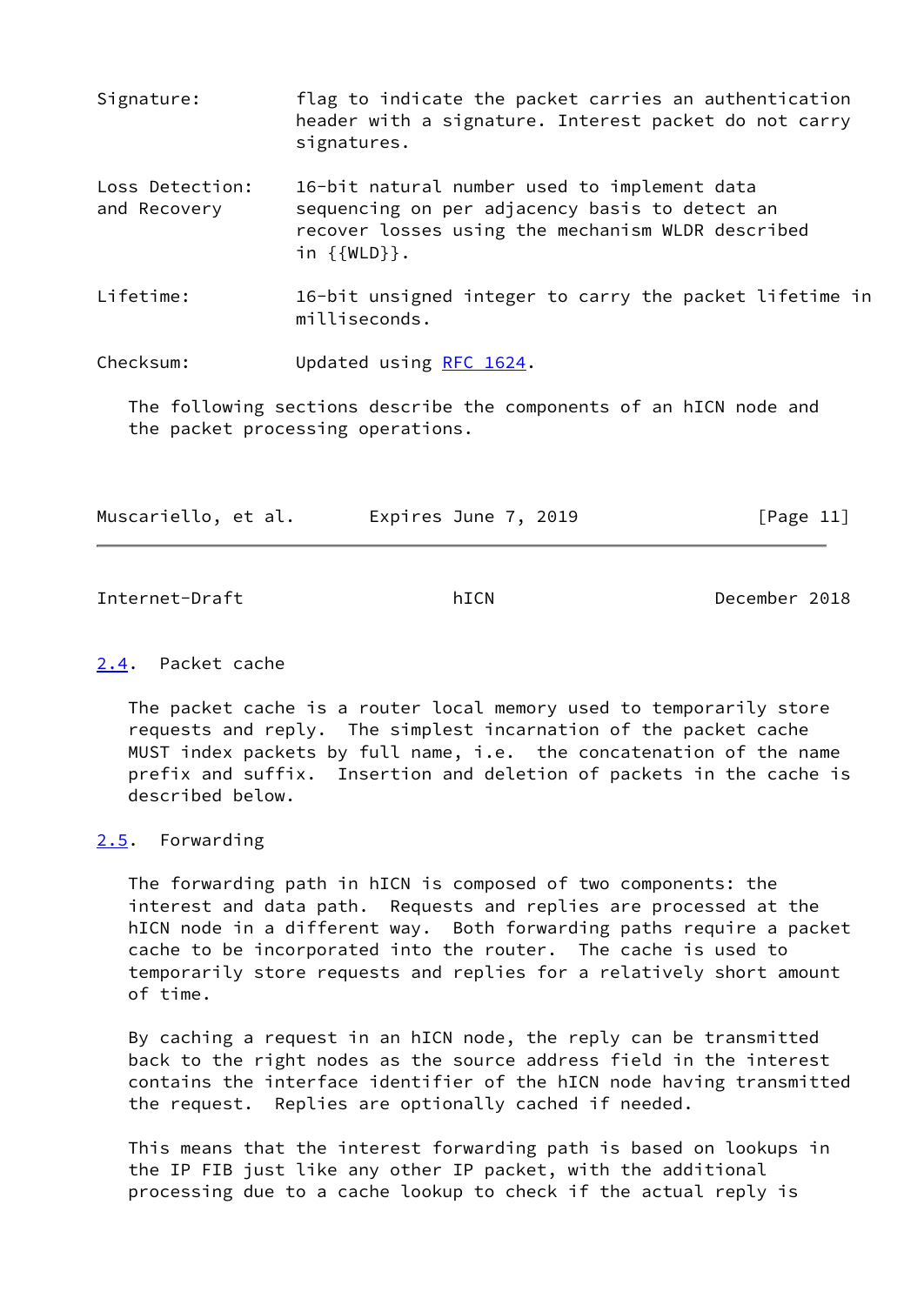already present in the local cache for expedited reply.

 On the other hand, data packet forwarding is similar to label swapping [\[RFC3031](https://datatracker.ietf.org/doc/pdf/rfc3031)], being the packet name identifier (prefix plus suffix) the forwarding label. The next hop for the reply in transit is indeed selected by using information in a cached matching request.

 The name prefix in the packet header is never modified along the path for both requests and replies, while the locator, i.e. the interface identifier written in the source or destination address field, for interest or data packets respectively, is modified at the egress of the router as reported below.

<span id="page-13-0"></span>[2.5.1](#page-13-0). Interest Path

 At the router ingress the incoming interest packet I is parsed to obtain the name prefix and the name suffix. An exact match look up is made in the packet cache using the full packet name as key. Based on the outcome of the lookup the following options are possible:

1. at least one match is found.

|  | Muscariello, et al. |  | Expires June 7, 2019 | [Page $12$ ] |  |
|--|---------------------|--|----------------------|--------------|--|
|--|---------------------|--|----------------------|--------------|--|

Internet-Draft hICN December 2018

 1.1. If one match is a data packet D, other matches are ignored, and D is prepared for transmission by setting D's destination address with I's source address. D is passed to the egress to further processing before transmission. For instance the next-hop MAY be selected by using the router IPv6 FIB (longest prefix match). The IPv6 FIB lookup MIGHT be saved in case the next-hop can be derived directly from information previously derived by processing the incoming interest packet I. I is eventually dropped.

 1.2. There is one or multiple matches and all are interest packets.

- $*$  One matching interest has the same source address and I is classified as duplicate and further processed as duplicate.
- \* Matching interest packets have different source addresses and I is classified as filtered and stored in the cache.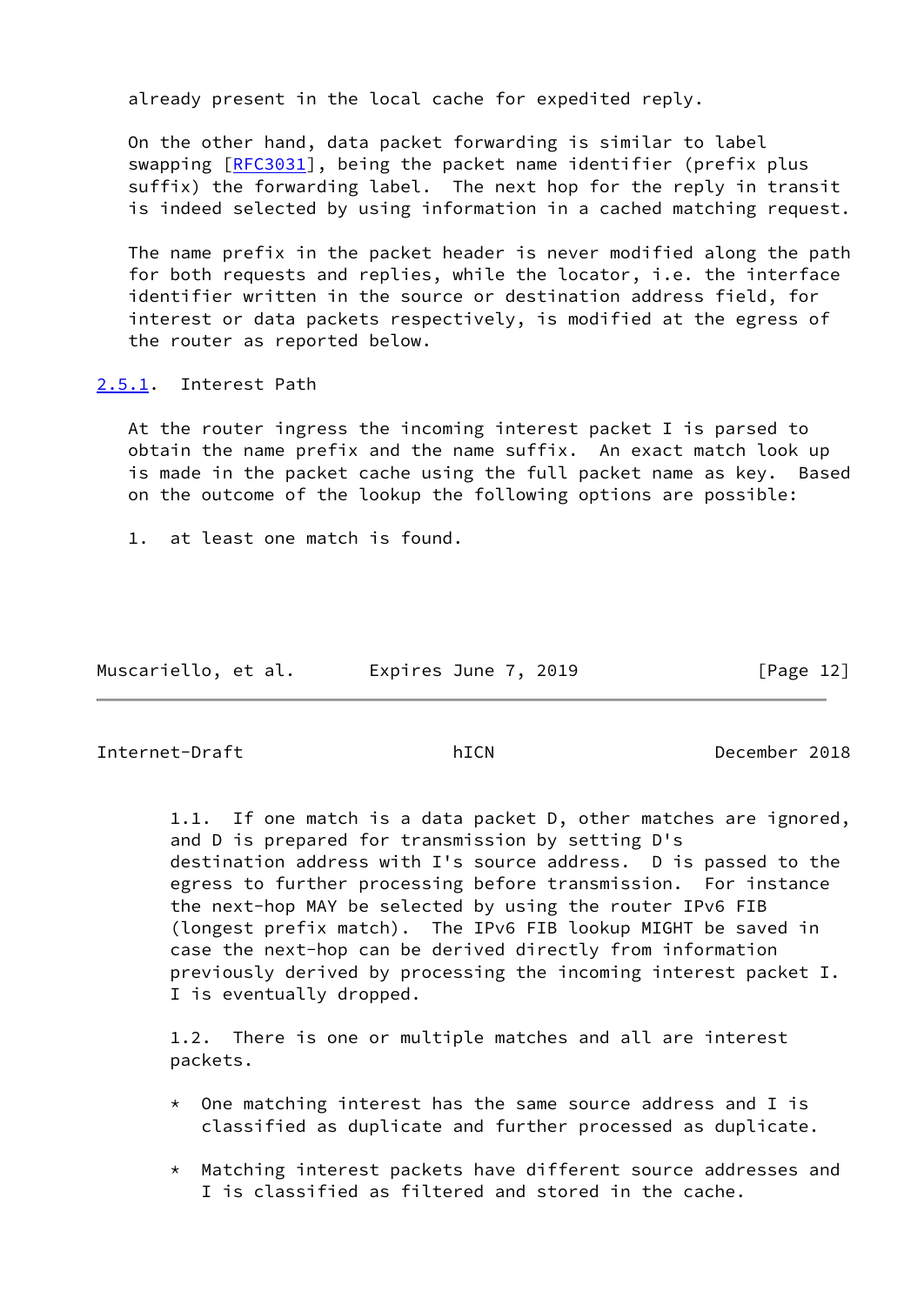2. a match is not found and I passed to the egress for further processing to determine the next-hop by using the router IP FIB.

 Notice that the destination address field in the interest packet is polymorphic as it has two different types based on the data structured it is looked-up against. It has the type of a location independent name while used to find a match in the packet cache and it has an address prefix type to find the next-hop in the IPv6 FIB. Polymorphism is transparent for the forwarding plane while it has several implications in the control plane.

| Packet Cache                               |                                                   |
|--------------------------------------------|---------------------------------------------------|
| <b>RX</b><br>+------------+                |                                                   |
| Interest   Interest                        | Translation Operation                             |
| +---------> Data Hit                       | IPv6Hdr(Data).DstAddr:= IPv6Hdr(Interest).SrcAddr |
| <b>TX</b><br>$\ddagger$                    |                                                   |
| Data                                       |                                                   |
| $\leftarrow$ ---------+ $\leftarrow$ ----+ |                                                   |
|                                            |                                                   |

 Figure 7: The interest packet hits a matching data packet in the packet cache.

Muscariello, et al. **Expires June 7, 2019**[Page 13]

<span id="page-14-0"></span>Internet-Draft hICN December 2018



 Figure 8: The interest packet finds no match in the packet cache and is processed to find a next-hop.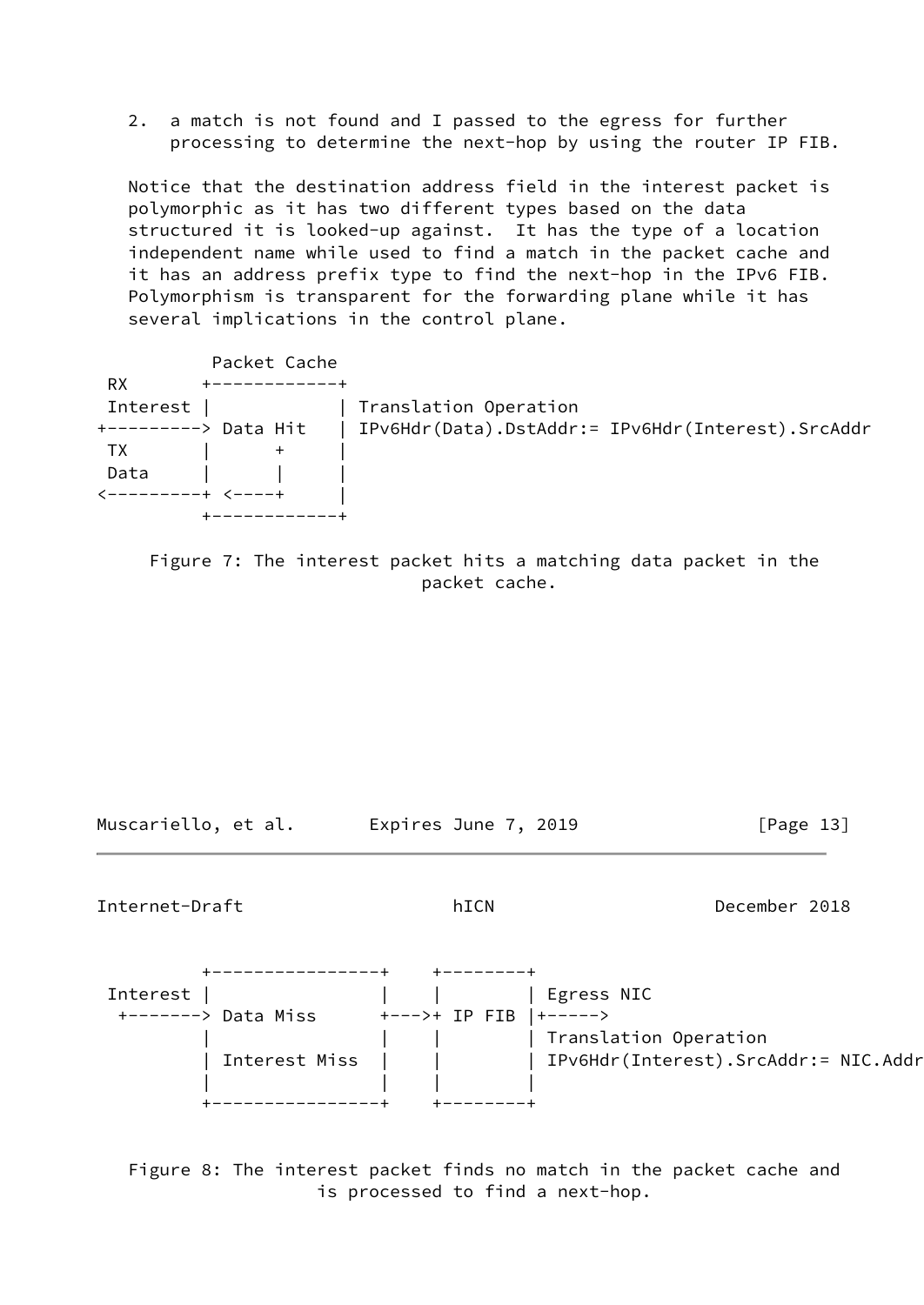

 Figure 9: The interest packet hits an interest packet in the packet cache.

## <span id="page-15-0"></span>[2.5.2](#page-15-0). Data Path

 At the router ingress the incoming data packet D is parsed to obtain the name prefix and the name suffix. An exact match look up is made in the packet cache using the full packet name as key. Based on the outcome of the lookup the following options are possible:

- 1. one or multiple matching interest packets are found 1.1. The data packet D is cloned to have as many copies as the number of matching interests including D. The destination address field of each copy of D is set with the source address field of each interest packet. All copies are passed to the egress to further processing before transmission in order to find each data packet's next-hop.
- 2. No matching is an interest packet and the D is dropped.

| Muscariello, et al. |  | Expires June 7, 2019 | [Page 14] |  |
|---------------------|--|----------------------|-----------|--|
|---------------------|--|----------------------|-----------|--|

<span id="page-15-1"></span>Internet-Draft hICN December 2018

 RX Data +-----------+ +--------> | Interest | | Hit |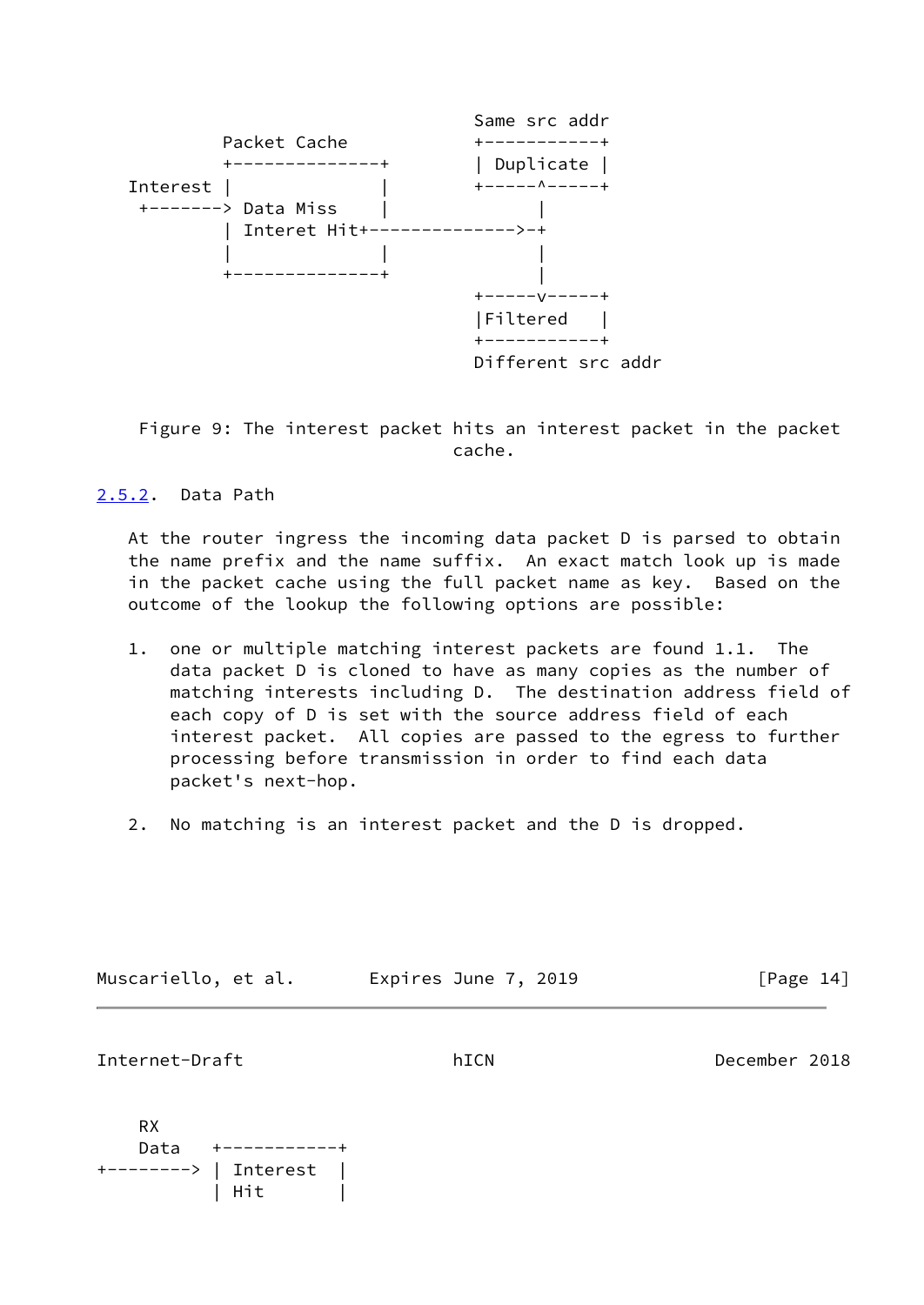

 Figure 10: The data packet hits an interest packet in the packet cache.

RX Packet Cache Data +------------------+ Drop Data +---------->+ Interest Miss +------> OR Data hit | +------------------+

 Figure 11: The data packet is drop in case no interest match is found in the packet cache.

# <span id="page-16-0"></span>[3](#page-16-0). Security

 hICN inherits ICN data-centric security model: integrity, data-origin authenticity and confidentiality are tied to the content rather than to the channel. Integrity and data-origin authenticity are provided through a digital signature computed by the producer and included in each data packet. Integrity and data-origin authenticity are provided in two ways using two approaches: the first one based on IP Authenticated Header [\[RFC4302](https://datatracker.ietf.org/doc/pdf/rfc4302)] and the second one based on transport manifests. Notice that the IP AH is not used as an IPv6 extension header as it is appended after the transport header. However the choice of the IP AH

| Muscariello, et al. | Expires June 7, 2019 | [Page 15] |
|---------------------|----------------------|-----------|
|---------------------|----------------------|-----------|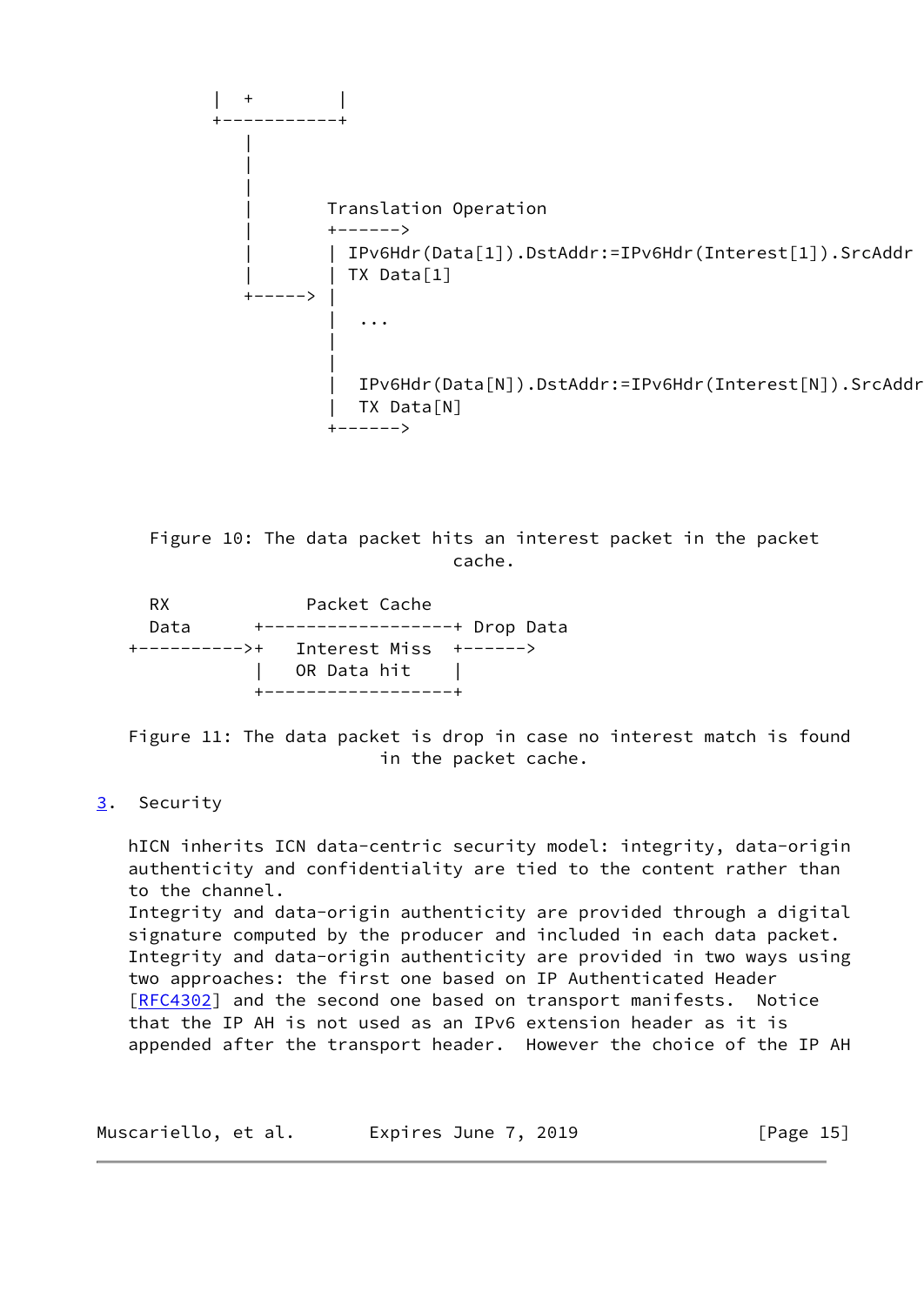has been made in order to exploit existing protocol implementations in the end-points.

When using IP AH, the signature is computed over

- o (i)IP or extension header fields either immutable in transit or that are predictable in value upon arrival at the consumer,
- o (ii) the AH header with the signature field set to zero. We recall that in hICN the destination header field is not immutable nor predictable and must be set to zero for the signature computation. We also point out the AH in placed after the TCP header in order to prevent any kind of filtering from network devices such as middleboxes.

| $\Theta$   | $\mathfrak{D}$<br>$\mathbf{1}$                                                                                                                                                                          | 3 |
|------------|---------------------------------------------------------------------------------------------------------------------------------------------------------------------------------------------------------|---|
|            | 0 1 2 3 4 5 6 7 8 9 0 1 2 3 4 5 6 7 8 9 0 1 2 3 4 5 6 7 8 9 0 1                                                                                                                                         |   |
|            | Next Header   Payload Len   ValidAlg                                                                                                                                                                    |   |
|            | Timestamp                                                                                                                                                                                               |   |
|            |                                                                                                                                                                                                         |   |
|            | KeyID                                                                                                                                                                                                   |   |
|            |                                                                                                                                                                                                         |   |
|            | Signature                                                                                                                                                                                               |   |
|            |                                                                                                                                                                                                         |   |
|            | Figure 12: The IP authentication header appended after the transport<br>header to carry packet signatures.                                                                                              |   |
| ValidAlg:  | 8-bit index to indicate which validation algorithm<br>must be used to verify the signature.                                                                                                             |   |
| Timestamp: | 64-bit time stamp that indicates the validity of the<br>signature.                                                                                                                                      |   |
| KeyID:     | 256-bit key identifier.                                                                                                                                                                                 |   |
| Signature: | Variable length field that carries the cryptographic<br>signature of the security envelope.<br>It is 128 bytes for RSA-1024, 256 bytes for RSA-2048,<br>56 bytes for EDCSA 192, 72 bytes for ECDSA 256. |   |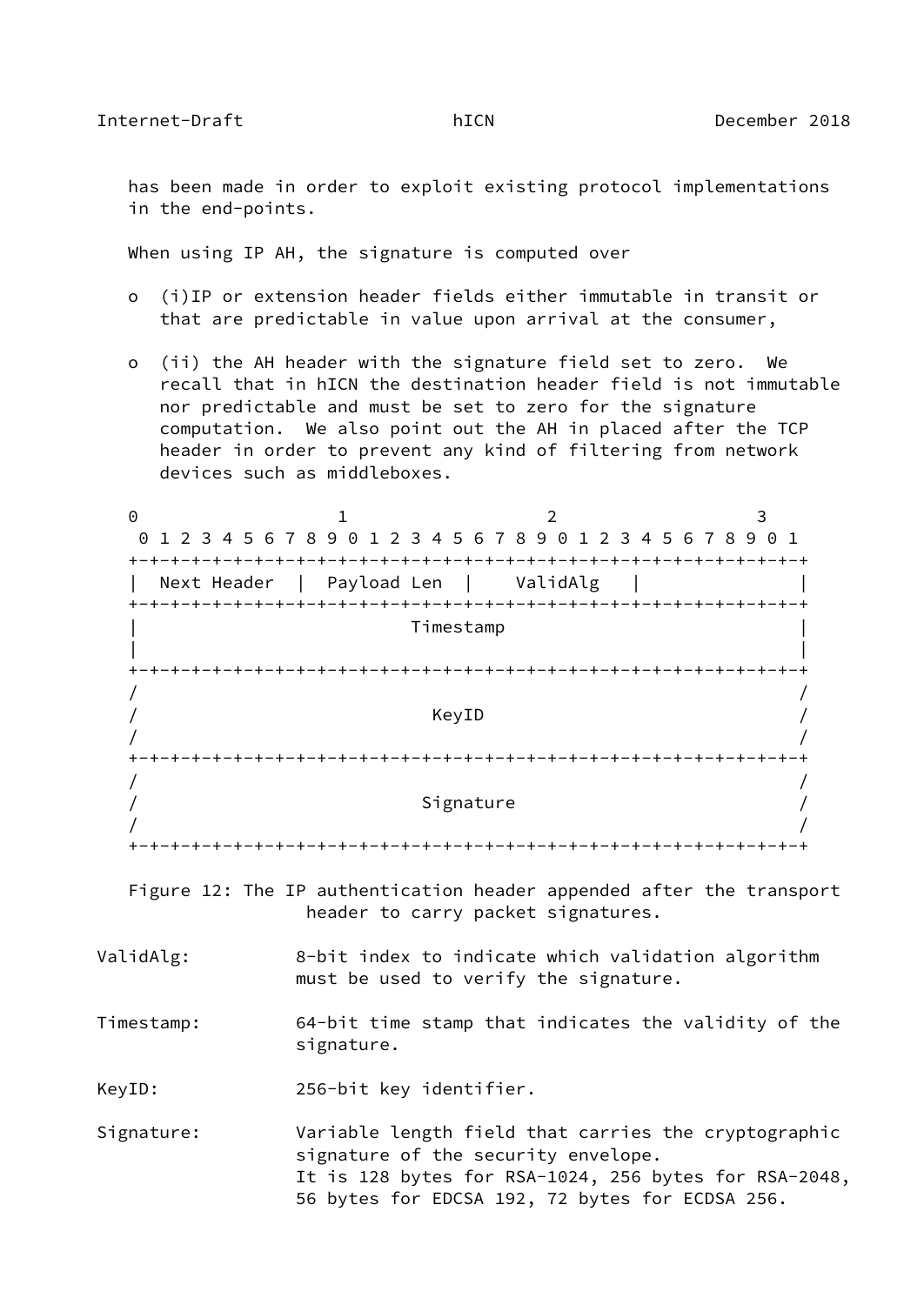Internet-Draft hICN December 2018

 The transport manifest is a L4 entity computed at the producer which contains the list of names of a group of data packets to convey to the consumer. hICN cryptographic hashes of data packets are then computed instead of signatures. The hashes are computed on immutable fields as explained above when using the IP AH. Moreover, the manifest must be signed to guarantee a level of security equivalent to packet-wise signatures.

 hICN is oblivious of the trust model adopted by consumers and works with any of the existing proposals.

0 1 2 3 0 1 2 3 4 5 6 7 8 9 0 1 2 3 4 5 6 7 8 9 0 1 2 3 4 5 6 7 8 9 0 1 +-+-+-+-+-+-+-+-+-+-+-+-+-+-+-+-+-+-+-+-+-+-+-+-+-+-+-+-+-+-+-+-+ |Version| MType |HashAlg|NextStr| Flags |NumberOfEntries| +-+-+-+-+-+-+-+-+-+-+-+-+-+-+-+-+-+-+-+-+-+-+-+-+-+-+-+-+-+-+-+-+ | | + + | | + Prefix + | |  $+$  +  $+$  | | +-+-+-+-+-+-+-+-+-+-+-+-+-+-+-+-+-+-+-+-+-+-+-+-+-+-+-+-+-+-+-+-+  $Name-suffix[1]$  +-+-+-+-+-+-+-+-+-+-+-+-+-+-+-+-+-+-+-+-+-+-+-+-+-+-+-+-+-+-+-+-+ Hash Value[1] | | +-+-+-+-+-+-+-+-+-+-+-+-+-+-+-+-+-+-+-+-+-+-+-+-+-+-+-+-+-+-+-+-+ . . . +-+-+-+-+-+-+-+-+-+-+-+-+-+-+-+-+-+-+-+-+-+-+-+-+-+-+-+-+-+-+-+-+ | Name-suffixv[NumberOfEntries] | +-+-+-+-+-+-+-+-+-+-+-+-+-+-+-+-+-+-+-+-+-+-+-+-+-+-+-+-+-+-+-+-+ | Hash Value [NumberOfEntries] | | | +-+-+-+-+-+-+-+-+-+-+-+-+-+-+-+-+-+-+-+-+-+-+-+-+-+-+-+-+-+-+-+-+

 Figure 13: The transport manifest, generated by the producer end point for the consumer end-point, contains names, integrity hashes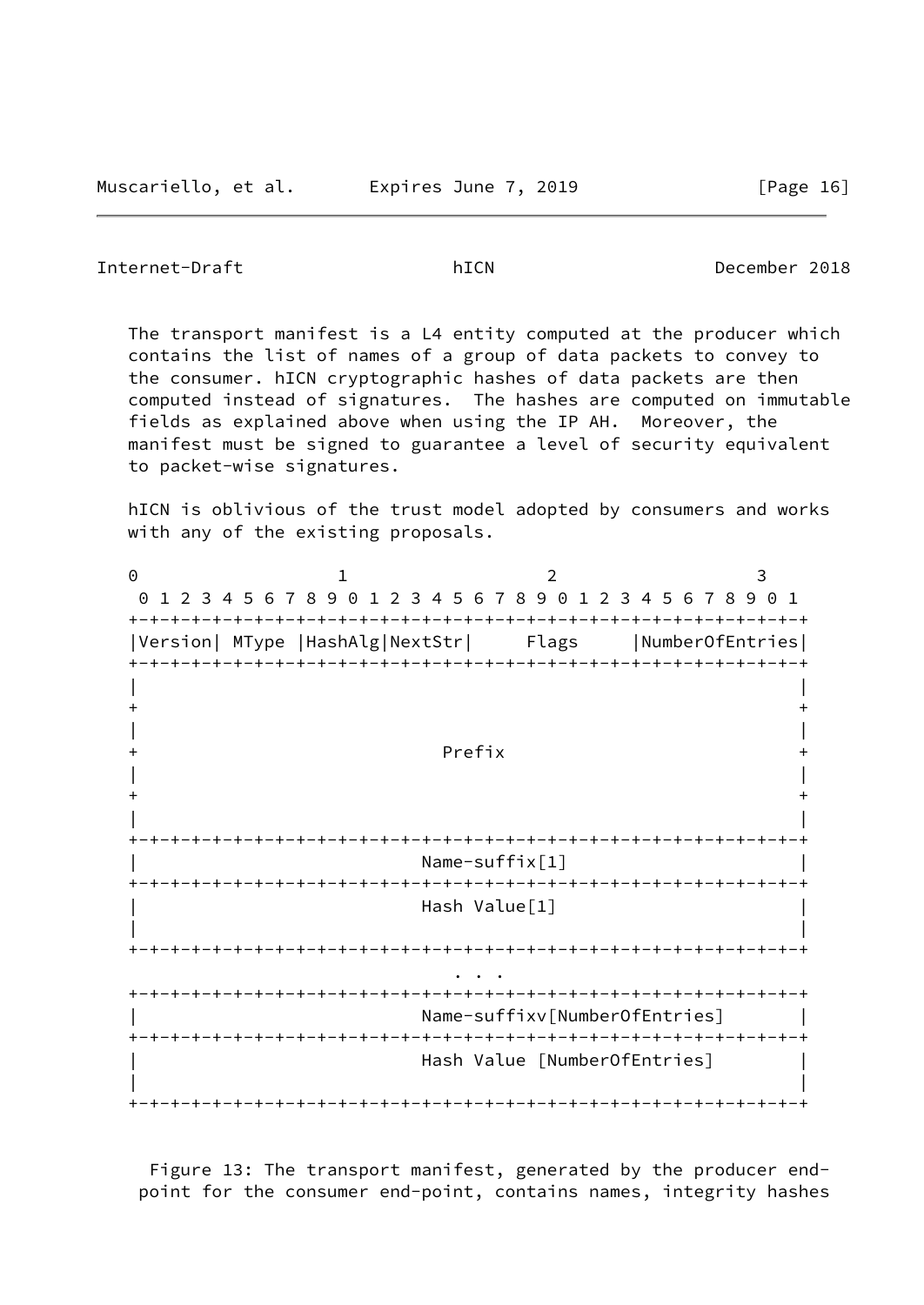and is signed with the producer end-point private key

Muscariello, et al. 
Expires June 7, 2019  $[Page 17]$ 

<span id="page-19-1"></span>

| Internet-Draft   | hICN                                                                                        | December 2018 |
|------------------|---------------------------------------------------------------------------------------------|---------------|
| Version:         | 8-bit index to indicate which validation algorithm<br>must be used to verify the signature. |               |
| MType:           | 64-bit time stamp that indicates the validity of the<br>signature.                          |               |
| HashAlg:         | 256-bit key identifier.                                                                     |               |
| NextStr:         | Encode an operator use to predict the name-suffix<br>sequence                               |               |
| Flags:           | Flags.                                                                                      |               |
|                  | NumberOfEntries: 8-bit field that encodes the number of packets indexed<br>in the manifest. |               |
| Name-prefix:     | 128-bit field carrying the name-prefix common to all<br>packets indexed in the manifest.    |               |
| Name-suffix:     | 32-bit field carrying the name-suffix.                                                      |               |
| Hash-value:      | 256-bit field carrying the SHA-256 hash of the packet<br>security envelop.                  |               |
| $\overline{4}$ . | The End-host model and End-to-End considerations                                            |               |

<span id="page-19-0"></span> In hICN the end-host model is very similar to a regular IPv6 end-host with some extensions. An end-host is capable of opening consumer and producer transport end-points, one to receive data and one to send data under a given name prefix. The end-host continues to identify interfaces using IPv6 addresses (locators or routing locators, RLOCs, using LISP terminology), just like any IPv6 router. In addition to that, transport end-points bind to location-independent names,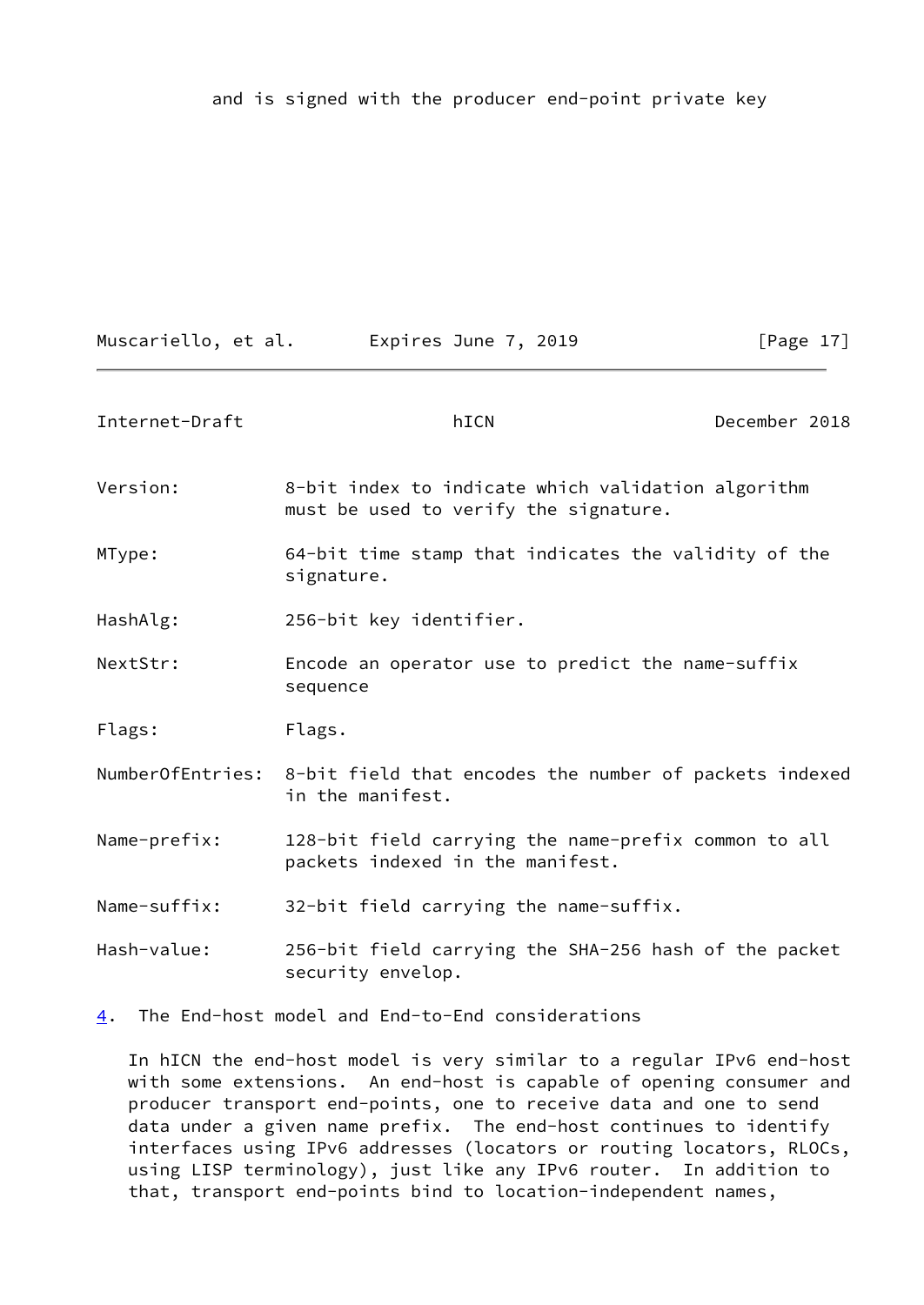similar to LISP end-point identifiers (EIDs). However, instead of using name prefixes to identify end-hosts only, in hICN a name prefix is used to identifity a data source.

 There is an analogy between IPv6 multicast and the hICN data forwarding path for one-to-many communications, as the IPv6 multicast group address identifies data that group members receive from a single sender. Notice that in hICN a data packet transmission stores the identifiers in the source address field while in IPv6 multicast it is stored in the destination address field.

 Theres is also an analogy between IPv6 anycast and the hICN interest forwarding path, where multiple interfaces make use of the same IPv6 (anycast) address. Multiple instances of the same applications can

| Muscariello, et al. | Expires June 7, 2019 | [Page 18] |
|---------------------|----------------------|-----------|
|---------------------|----------------------|-----------|

<span id="page-20-1"></span>Internet-Draft hICN December 2018

 then run at different end-points to eventually reply to the same request.

 An hICN network node behaves as an end-host consumer end-point for the upstream producer end-point as all replies are forced to flow back to the same hICN that transmitted the requests. An hICN network node may be able to reply to a request on behalf of a end-point producer, in that case that hICN node behaves as an end-host for the consumer end-point.

<span id="page-20-0"></span>[5](#page-20-0). IANA Considerations

There are no IANA considerations in this specification.

<span id="page-20-2"></span>[6](#page-20-2). Acknowledgements

 The authors would like to thank David Ward, David Oran, Paul Polakos, Mark Townsley, Mauro Sardara and Alberto Compagno for suggestions on how to improve the architecture and the current document.

<span id="page-20-3"></span>[7](#page-20-3). References

<span id="page-20-4"></span>[7.1](#page-20-4). Normative References

 [RFC0793] Postel, J., "Transmission Control Protocol", STD 7, [RFC 793](https://datatracker.ietf.org/doc/pdf/rfc793), DOI 10.17487/RFC0793, September 1981,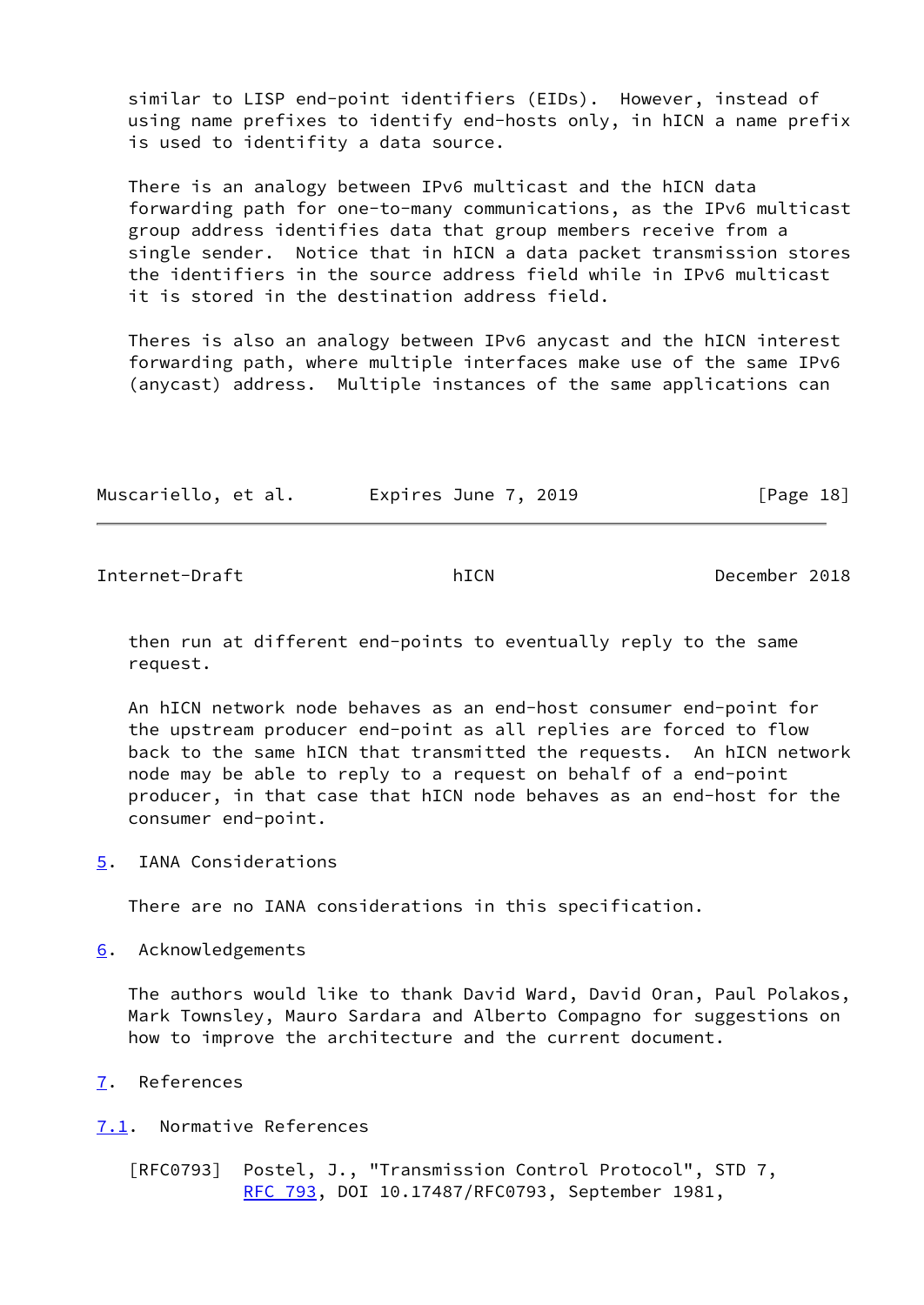<<https://www.rfc-editor.org/info/rfc793>>.

- [RFC1081] Rose, M., "Post Office Protocol: Version 3", [RFC 1081](https://datatracker.ietf.org/doc/pdf/rfc1081), DOI 10.17487/RFC1081, November 1988, <[https://www.rfc-editor.org/info/rfc1081>](https://www.rfc-editor.org/info/rfc1081).
- [RFC1624] Rijsinghani, A., Ed., "Computation of the Internet Checksum via Incremental Update", [RFC 1624](https://datatracker.ietf.org/doc/pdf/rfc1624), DOI 10.17487/RFC1624, May 1994, <[https://www.rfc-editor.org/info/rfc1624>](https://www.rfc-editor.org/info/rfc1624).
- [RFC3031] Rosen, E., Viswanathan, A., and R. Callon, "Multiprotocol Label Switching Architecture", [RFC 3031](https://datatracker.ietf.org/doc/pdf/rfc3031), DOI 10.17487/RFC3031, January 2001, <[https://www.rfc-editor.org/info/rfc3031>](https://www.rfc-editor.org/info/rfc3031).
- [RFC3550] Schulzrinne, H., Casner, S., Frederick, R., and V. Jacobson, "RTP: A Transport Protocol for Real-Time Applications", STD 64, [RFC 3550](https://datatracker.ietf.org/doc/pdf/rfc3550), DOI 10.17487/RFC3550, July 2003, <<https://www.rfc-editor.org/info/rfc3550>>.

|  | Muscariello, et al. | Expires June 7, 2019 | [Page 19] |
|--|---------------------|----------------------|-----------|
|--|---------------------|----------------------|-----------|

<span id="page-21-0"></span>Internet-Draft hICN December 2018

- [RFC3587] Hinden, R., Deering, S., and E. Nordmark, "IPv6 Global Unicast Address Format", [RFC 3587,](https://datatracker.ietf.org/doc/pdf/rfc3587) DOI 10.17487/RFC3587, August 2003, [<https://www.rfc-editor.org/info/rfc3587](https://www.rfc-editor.org/info/rfc3587)>.
- [RFC4291] Hinden, R. and S. Deering, "IP Version 6 Addressing Architecture", [RFC 4291](https://datatracker.ietf.org/doc/pdf/rfc4291), DOI 10.17487/RFC4291, February 2006, [<https://www.rfc-editor.org/info/rfc4291](https://www.rfc-editor.org/info/rfc4291)>.
- [RFC4302] Kent, S., "IP Authentication Header", [RFC 4302](https://datatracker.ietf.org/doc/pdf/rfc4302), DOI 10.17487/RFC4302, December 2005, <[https://www.rfc-editor.org/info/rfc4302>](https://www.rfc-editor.org/info/rfc4302).
- [RFC6830] Farinacci, D., Fuller, V., Meyer, D., and D. Lewis, "The Locator/ID Separation Protocol (LISP)", [RFC 6830,](https://datatracker.ietf.org/doc/pdf/rfc6830) DOI 10.17487/RFC6830, January 2013, <[https://www.rfc-editor.org/info/rfc6830>](https://www.rfc-editor.org/info/rfc6830).
- [RFC8200] Deering, S. and R. Hinden, "Internet Protocol, Version 6 (IPv6) Specification", STD 86, [RFC 8200](https://datatracker.ietf.org/doc/pdf/rfc8200),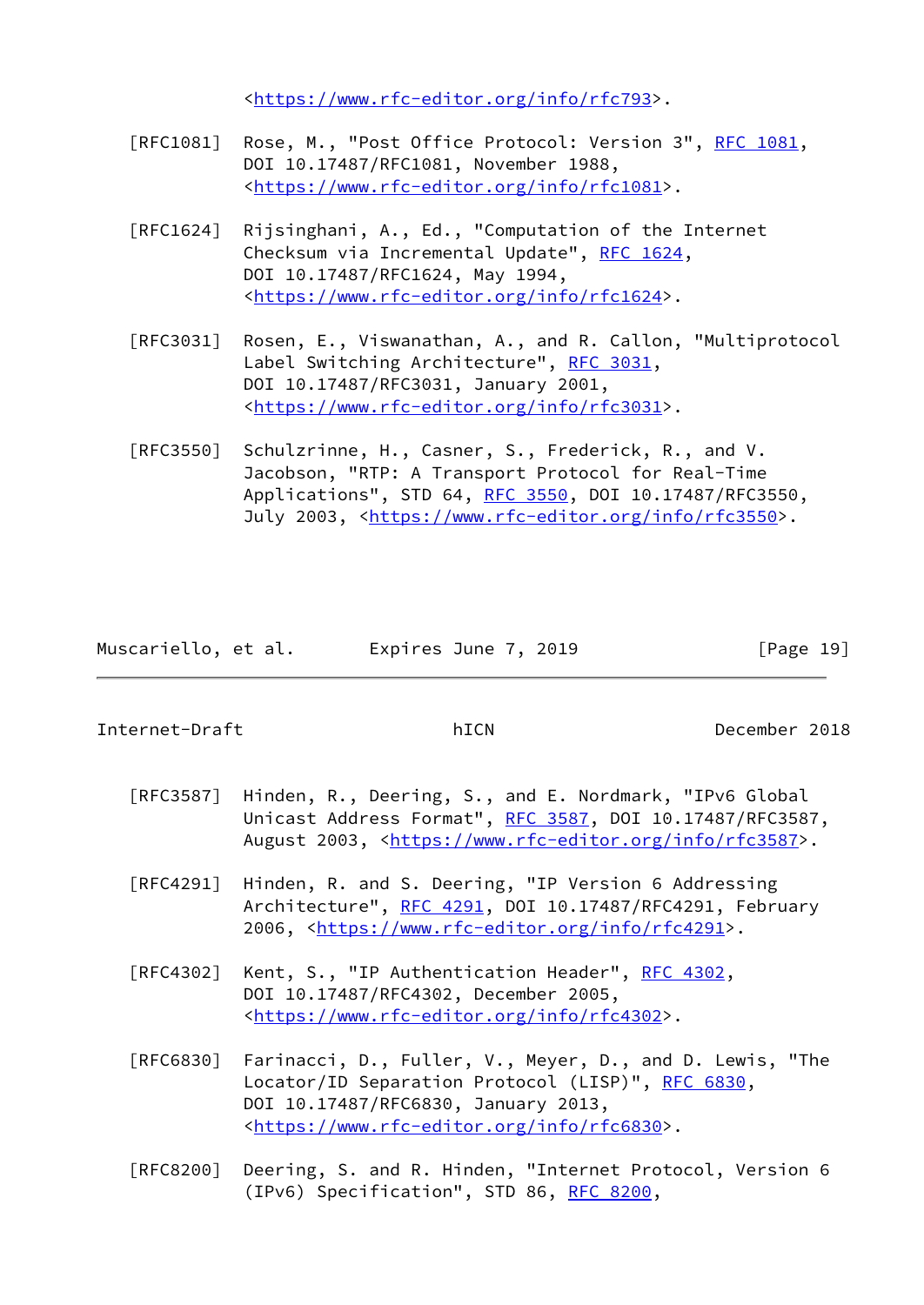DOI 10.17487/RFC8200, July 2017, <[https://www.rfc-editor.org/info/rfc8200>](https://www.rfc-editor.org/info/rfc8200).

- <span id="page-22-3"></span><span id="page-22-0"></span>[7.2](#page-22-0). Informative References
	- [CCN] Jacobson, V., Smetters, D., Thornton, J., Plass, M., Briggs, N., and R. Braynard, "Networking named content", Proceedings of the 5th international conference on Emerging networking experiments and technologies - CoNEXT '09, DOI 10.1145/1658939.1658941, 2009.
	- [FRA] Mosko, M. and C. Wood, "Secure Fragmentation for Content Centric Networking", 2015 IEEE 12th International Conference on Mobile Ad Hoc and Sensor Systems, DOI 10.1109/mass.2015.51, October 2015.

# <span id="page-22-4"></span><span id="page-22-2"></span>[I-D.irtf-icnrg-ccnxmessages]

 Mosko, M., Solis, I., and C. Wood, "CCNx Messages in TLV Format", [draft-irtf-icnrg-ccnxmessages-08](https://datatracker.ietf.org/doc/pdf/draft-irtf-icnrg-ccnxmessages-08) (work in progress), July 2018.

<span id="page-22-1"></span>[I-D.irtf-icnrg-ccnxsemantics]

 Mosko, M., Solis, I., and C. Wood, "CCNx Semantics", [draft-irtf-icnrg-ccnxsemantics-09](https://datatracker.ietf.org/doc/pdf/draft-irtf-icnrg-ccnxsemantics-09) (work in progress), June 2018.

Muscariello, et al. Expires June 7, 2019 [Page 20]

## Internet-Draft hICN December 2018

[I-D.irtf-icnrg-mapme]

 Auge, J., Carofiglio, G., Muscariello, L., and M. Papalini, "MAP-Me : Managing Anchorless Mobility in Content Centric Networking", [draft-irtf-icnrg-mapme-02](https://datatracker.ietf.org/doc/pdf/draft-irtf-icnrg-mapme-02) (work in progress), October 2018.

### [I-D.irtf-icnrg-terminology]

 Wissingh, B., Wood, C., Afanasyev, A., Zhang, L., Oran, D., and C. Tschudin, "Information-Centric Networking (ICN): CCN and NDN Terminology", [draft-irtf-icnrg](https://datatracker.ietf.org/doc/pdf/draft-irtf-icnrg-terminology-01) [terminology-01](https://datatracker.ietf.org/doc/pdf/draft-irtf-icnrg-terminology-01) (work in progress), October 2018.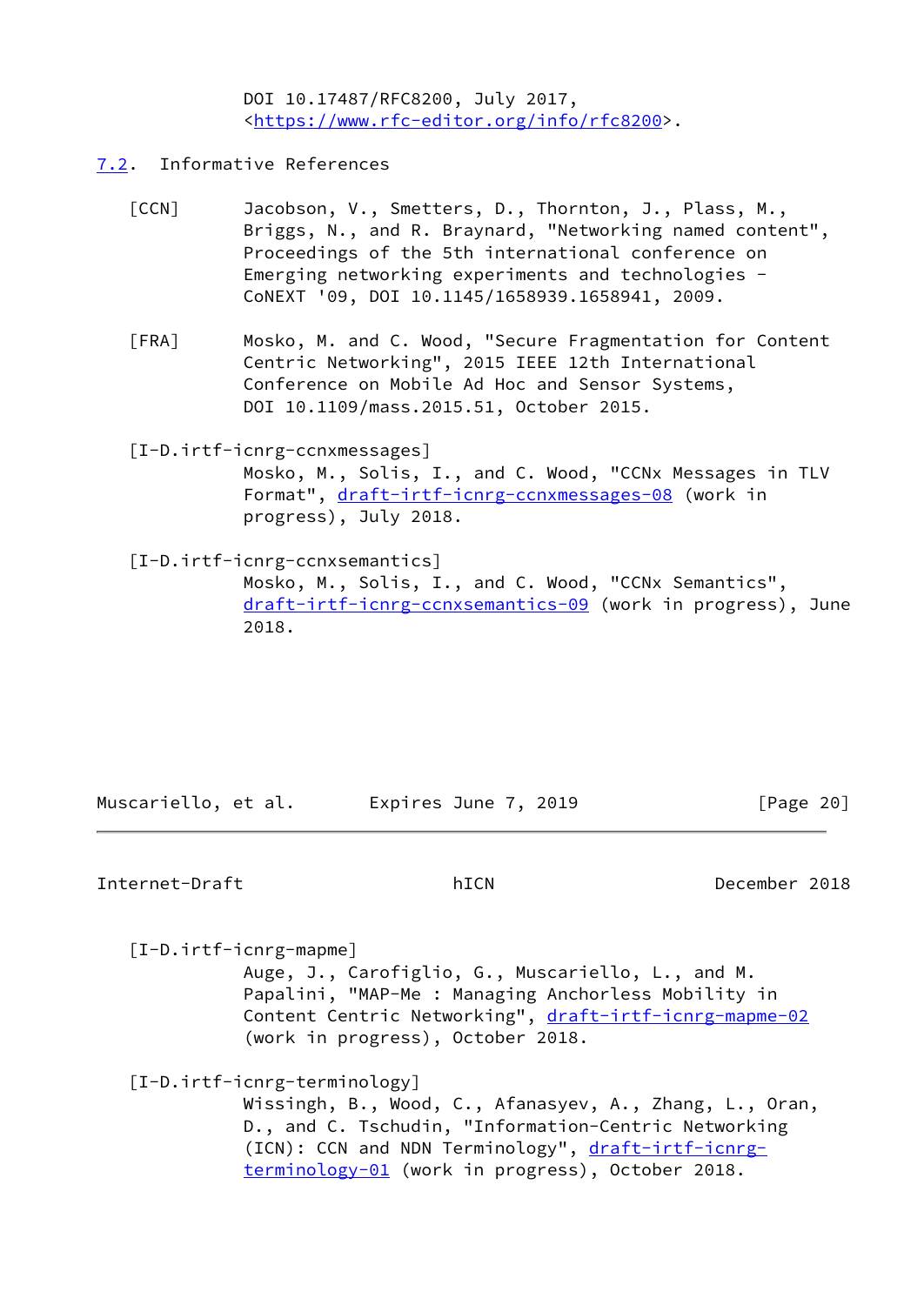- <span id="page-23-1"></span> [MAN] Baugher, M., Davie, B., Narayanan, A., and D. Oran, "Self verifying names for read-only named data", 2012 Proceedings IEEE INFOCOM Workshops, DOI 10.1109/infcomw.2012.6193505, March 2012.
- <span id="page-23-2"></span> [MIR] Garcia-Luna-Aceves, J., Martinez-Castillo, J., and R. Menchaca-Mendez, "Routing to Multi-Instantiated Destinations: Principles, Practice, and Applications", IEEE Transactions on Mobile Computing Vol. 17, pp. 1696-1709, DOI 10.1109/tmc.2017.2734658, July 2018.
- <span id="page-23-3"></span> [NDN] Zhang, L., Afanasyev, A., Burke, J., Jacobson, V., claffy, k., Crowley, P., Papadopoulos, C., Wang, L., and B. Zhang, "Named data networking", ACM SIGCOMM Computer Communication Review Vol. 44, pp. 66-73, DOI 10.1145/2656877.2656887, July 2014.
- <span id="page-23-4"></span> [RAQ] Carofiglio, G., Gallo, M., Muscariello, L., Papalini, M., and , "Optimal multipath congestion control and request forwarding in Information-Centric Networks", 2013 21st IEEE International Conference on Network Protocols (ICNP), DOI 10.1109/icnp.2013.6733576, October 2013.
- <span id="page-23-5"></span> [TRA] "M. Sardara, L. Muscariello and A. Compagno, A Transport Layer and Socket API for (h)ICN: Design, Implementation and Performance Analysis, In Proc. of ACM SIGCOMM ICN", 2018.
- [WLD] Carofiglio, G., Muscariello, L., Papalini, M., Rozhnova, N., and X. Zeng, "Leveraging ICN In-network Control for Loss Detection and Recovery in Wireless Mobile networks", Proceedings of the 2016 conference on 3rd ACM Conference on Information-Centric Networking - ACM-ICN '16, DOI 10.1145/2984356.2984361, 2016.

<span id="page-23-0"></span>

| Muscariello, et al. | Expires June 7, 2019 | [Page 21]     |
|---------------------|----------------------|---------------|
| Internet-Draft      | hICN                 | December 2018 |
| Authors' Addresses  |                      |               |
| $\blacksquare$      |                      |               |

 Luca Muscariello Cisco Systems Inc.